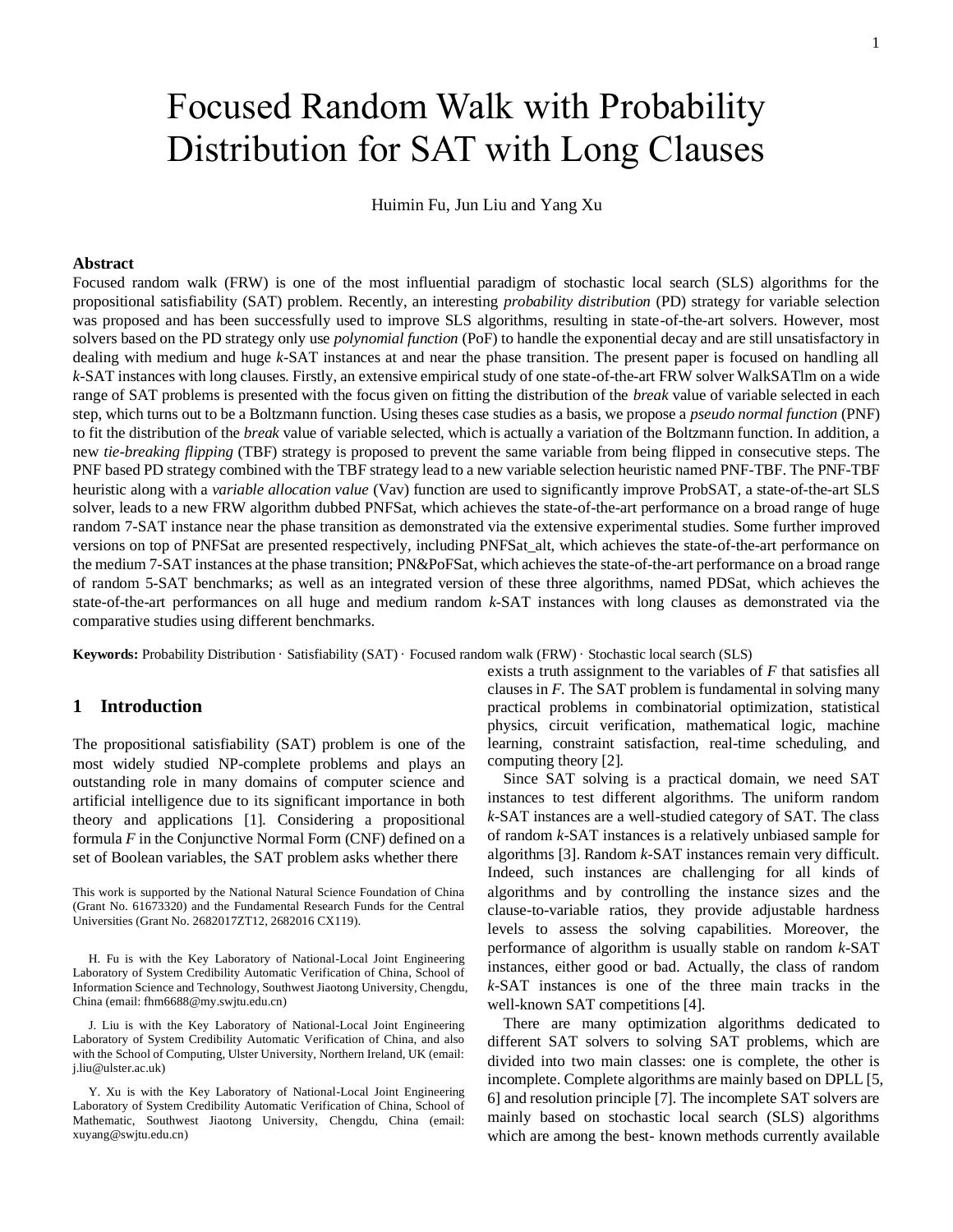for solving types of SAT problems. Although the incomplete SAT solvers cannot guarantee either to find the solutions or prove a given Boolean formula unsatisfiable, some of them are surprisingly more effective than state-of-the-art complete solvers on finding models of satisfiable formulae for random *k*-SAT instances [8]. SLS strategies can also be applied to solving traveling salesman problems by optimizing ant colony algorithm [9].

An SLS algorithm starts by generating randomly a truth assignment of the variables of *F*. Then it explores the search space to minimize the number of falsified clauses. To do this, it iteratively flips the truth value of a variable selected according to some heuristic at each step until it seeks out a solution or timeout. Hence, there are two main factors affecting SLS algorithms, one is to generate a complete initial assignment, and the other is a variable selection heuristic.

Among random *k*-SAT instances, random 3-SAT ones exhibit some particular statistical properties and are easy to solve, for example, by SLS algorithms and a statistical physics approach called *Survey Propagation* [37]. It has been shown that the famous SLS algorithm WalkSAT [36] scales linearly with the number of variables for random 3-SAT instances near the phase transition. The state-of-the-art FrwCB solves random 3-SAT instances near the phase transition (at ratio 4.2) with millions of variables within 2-3 hours [12].

However, random *k*-SAT instances with long clauses remain very difficult, and the performance of SLS algorithms on such instances has stagnated for a long time. Indeed, such instances are challenging for all kinds of algorithms, including the Survey Propagation algorithm, which solves random 3-SAT instances extremely fast [37]. Recently, a few progresses such as, CScoreSAT [32], ProbSAT [18] and YalSAT [10], have been made in this direction. In particular, when solving random instances near the phase transition, CScoreSAT is good at *k*-SAT with *k*>3, and ProbSAT is good at solving random 5-SAT and 7-SAT instances, and the YalSAT algorithm is good at solving random 5-SAT instances.

Most SLS solvers improve different variable selection heuristics to develop algorithms. Heuristics in SLS algorithms for SAT can be divided into two categories: two-mode SLS algorithms and focused random walk (FRW) algorithms. Recent solvers usually combine these two kinds of heuristics, such as the winners of random satisfiable category of SAT Competition 2017 and the silver award of random satisfiable category of SAT competition 2016 namely YalSAT [10] and CSCCSat [11].

FRW algorithms always select a variable to be flipped from an unsatisfied clause chosen randomly in each step [12]. On solving random *k*-SAT instances, FRW framework performs better than others. WalkSAT, regarded as the first FRW algorithm, firstly uses both noise factor and random walk strategy, then utilizes greedy strategy and still shows state-of-the-art performance in solving 3-SAT instances. WalkSATlm [13, 34] implemented several variants of WalkSAT's algorithm, and took a large step towards improving SLS algorithm for random *k*-SAT instances with *k*> 3. FrwCBlm [3] implemented a completely new configuration

Recently, one two-mode algorithm based on an interesting probability distribution (PD) strategy for variable selection had been proposed to handle the random *k*-SAT instances, resulting in an efficient two-mode algorithm, such as Sparrow [15], which is the winner of random satisfiable track of SAT competition 2011. Whereas previous heuristics select the flipping variable based on variables properties, the PD strategy takes the circumstance of the variable into account. The PD strategy for SAT in the literature [16] selects a variable *x* to be flipped by deciding whether it has the best *make* or the lowest *break* in an unsatisfied clause chosen randomly. Moreover, the experimental results in the literature [16] indicate that the FRW algorithms based on PD strategy dubbed ProbSATsc13, is more effective than two-model SLS algorithms and the winner of the random satisfiable track of SAT competition 2013. Afterwards, the PD heuristic has been further developed, such as polypower1.0 [17], which is the fourth place of random satisfiable track of SAT competition 2016; YalSAT [10], which implements several variants of ProbSAT's algorithm, and win the random satisfiable track of SAT competition 2017; ProbSAT [18], which is the second-ranked solver among the SLS solvers in terms of capability for the SAT competition 2018.

The literature [16] has showed that the exponential delay in probability with growing break value might be too strong in the case of 3-SAT, so the PD strategy selects a variable *x* to be flipped according to the polynomial function (PoF) of *break* value, and picks a variable  $x$  to be flipped according to the exponential function of *break* value for *k*-SAT with *k*>3. The FRW algorithm polypower1.0 [17] also deals with exponential decay in some sense, and it uses a PoF to solve random *k*-SAT instances. However, there are some limitations in previous FRW algorithms based on the PD strategy, which only use PoF to handle the exponential decay for random *k*-SAT instances, and thus lose their power, especially for solving random *k*-SAT instances with *k*>3. Empirical evidences, which present the ineffectiveness of the PD strategy only based on the PoF, can be found in Section 6. In this paper, we propose a new fitting function strategy that works much better on the problem of exponential delay.

The first contribution of the present work is summarized below: we use an internationally renowned FRW algorithm WalkSATlm [13] to test all medium and huge random *k*-SAT instances from SAT competition 2017 and 2018, with the aim to fit the distribution of the average ratio of the total times of variables corresponding to each *break* value in all variables selected and the total times of variables corresponding to each *break* value in all randomly unsatisfied clauses selected in the solution process for all random *k*-SAT instances that can be solved by WalkSATlm, while the fitting function is consistent with the so-called Boltzmann function. Since WalkSATlm utilizes the noise strategy, there is a certain probability that the variables are randomly selected. We found that the smaller the probability in the noise strategy is, the smaller the error between the distribution of the ratio of *break* value and the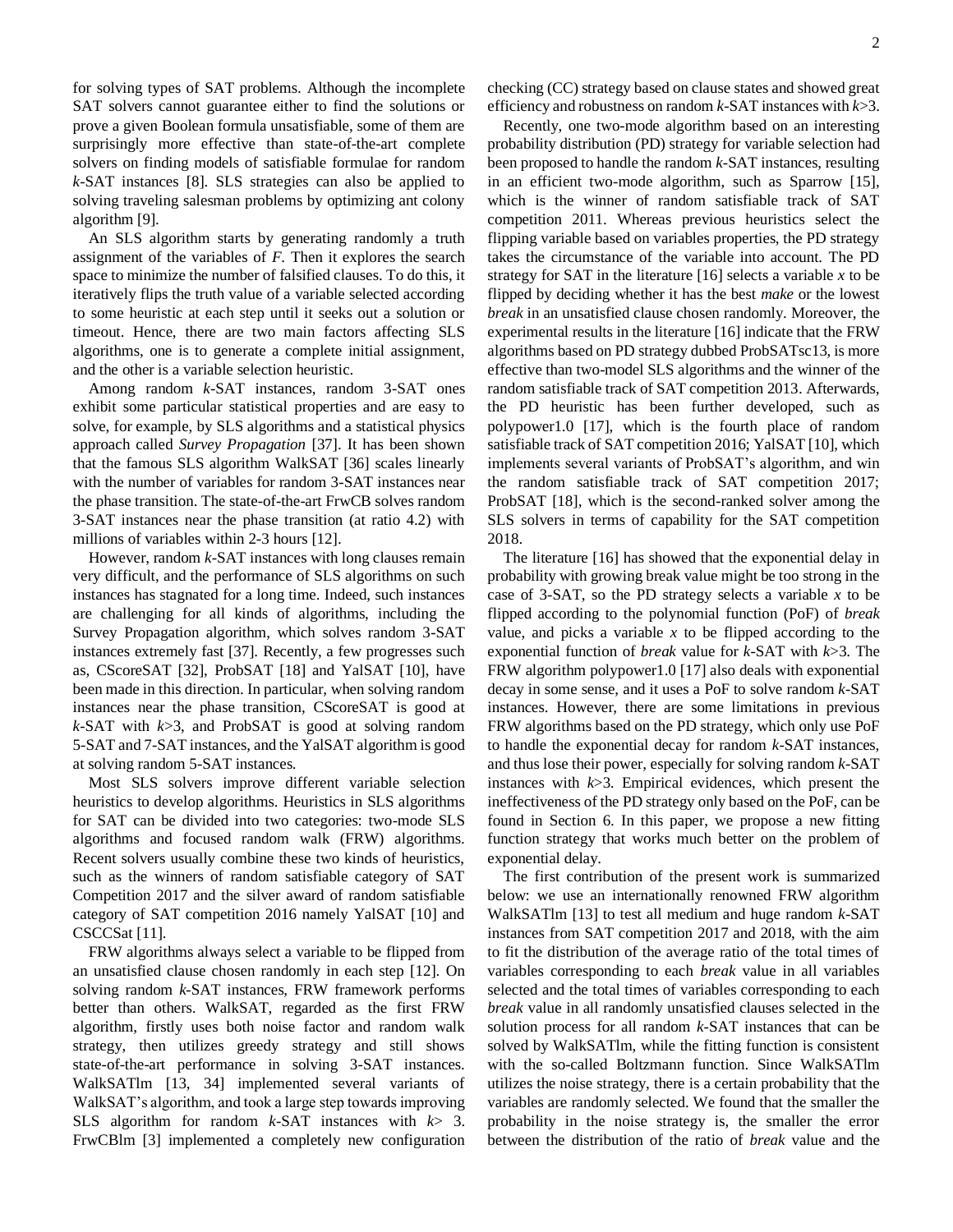Boltzmann function is.

The second contribution of the present work is to adapt the fitting function to make it applicable to FRW algorithms. A new alternative PD strategy based on a new probability function, called *pseudo normal function* (PNF), is proposed. Then we propose a new variable selection heuristic, called PNF-TBF, which combines the PNF and a new tie-breaking flipping (TBF) strategy in a subtle way. Then we combine PNF-TBF with the recently proposed *variable allocation value* (Vav) function [20], resulting in a new FRW algorithm named PNFSat. The experiments show that PNFSat exhibits the best performance on huge random 7-SAT instances. Further analysis for PNFSat indicates that the new tie-breaking strategy is not suitable for solving medium 7-SAT instances at the threshold ratio of the solubility phase transition, but the alternation version PNFSat\_alt (PNFSat without the new tie-breaking strategy) significantly outperforms its FRW competitors (which are based on the PD strategy), namely ProbSAT [18] and YalSAT [10] as well as the currently best two-mode SLS solver Score<sub>2</sub>SAT [19] on such instances.

The third contribution of the present work is to improve the performance of PNFSat on solving medium and huge random 5-SAT instances with various ratios and sizes. Based on the Boltzmann function, we propose two new variable selection heuristics called PN-PoF and Po-PNF respectively, which reflects a combined use of both PN-PoF and Po-PNF on top of PNFSat, leading to a new FRW algorithm dubbed PN&PoFSat. Significantly improving PNFSat, PN&PoFSat achieves state-of-the-art performance on random 5-SAT instances. Furthermore, our experiments show that PN&PoFSat exhibits the best performance on huge and medium random 5-SAT instances in terms of total success runs.

Additionally, the fourth contribution of the present work is that we combine PNFSat, PNFSat\_alt and PN&PoFSat, leading to a new flexible FRW algorithms called PDSat. Our evaluations present that PDSat dramatically outperforms state-of-the-art SLS solvers on all huge and medium random *k*-SAT instances with long clauses, including FRW algorithms namely WalkSATlm, YalSAT and ProbSAT, and two-mode SLS algorithms namely Sparrow [15], DCCASat [21], CSCCSat [11], and Score<sub>2</sub>SAT.

Finally, we provide discussions about the implementation of the PDSat algorithm in our work, and do further empirical analyses on comparing PoF, PNF, PN-PoF and Po-PNF, *Vav* function, and the new TBF mechanism. According to our observations, PoF loses its effectiveness when applying to the problem of exponential decay on random *k*-SAT instances with long clauses, and to the best of our knowledge, PDSat is currently the only PD strategy that can be used to improve the problem of exponential decay and the performance of PD strategy based FRW algorithms.

This paper is structured as follows. In Section 2, we provide some necessary preliminaries. Section 3 discusses the fitting function of the *break* value of variables selected in WalkSATlm, i.e., a Boltzmann function. In Section 4, we propose the new PNF distribution of the *break* value of variable selected, which is actually a variation of the Boltzmann function. In Section 5, a new TBF strategy is proposed, followed by the PNF-TBF heuristic based on the PNF and TBF, which led to a new FRW algorithm called PNFSat, an alternative version of PNFSat, called PNFSat\_alt is also provided, their performances are demonstrated with the detailed experimental studies. In Section 6, we propose the Po-PNF heuristic and PN-PoF heuristic, and introduce the PN&PoFSat algorithm which reflects a combined use of the above two heuristics on top of PNFSat. The empirical results of PN&PoFSat are also provided. Section 7 discusses the integrated algorithm of PNFSat, PNFSat\_alt and PN&PoFSat, called PDSat, along with its experimental evaluation. Further discussions on the approximate implementation of PDSat and empirical analyzes on PNF, Po-PNF, PN-PoF, PoF, *Vav* function and the new TFB scheme applied to FRW algorithms are demonstrated in Section 8. Finally, Section 9 concludes the paper and lists some future work.

## **2 Preliminaries**

A formula *F* of the SAT is defined by a pair  $F=(X, C)$  such that  $X = \{x_1, x_2, \ldots, x_n\}$  is a set of *n* Boolean variables (their values belong to the set {true, false}) and  $C = \{c_1, c_2, ..., c_n\}$  is a set of m clauses. A clause  $c_i \in C$  is a disjunction of literals and a literal is either a variable  $x_i$  (which is called positive literal) or its negation  $\neg x_i$  (which is called negative literal). We define  $C(x)=\{c \mid c \text{ is a clause which } x \text{ appears in }\}.$  A clause can also be represented by the set of its literals. For a set of literals *L*, *var*(*L*) is the set of the variables in  $L$ . Accordingly,  $var(c_i)$  is the set containing the variables appearing in *ci*. The size of a clause *c<sup>i</sup>* is the number of its literals and it is denoted by  $|c_i| = |var(c_i)|$ . If the size of each clause in *C* is equal to k ( $\forall c_i \in C$ ,  $|c_i| = k$ ) then the instance is a *k*−SAT instance and *r = m/n* is its clause-tovariable ratio. An instance  $F = c_1 \wedge c_2 \wedge ... \wedge c_m$  is a conjunction of clauses.

A satisfying assignment  $\alpha$  for a formula *F* is an assignment to its variables such that the formula evaluates to true. If  $x_i$  is true by  $\alpha$  then  $x_i$  belongs to  $\alpha$  (otherwise  $\neg x_i \in \alpha$ ). A set of all unsatisfied clauses under a complete assignment *a* for a formula *F* is defined by *unsat* $(\alpha)$ . Given an instance *F*, the SAT problem is to find a satisfying assignment or prove that none exists. A literal *l* is said to be satisfied by the current value of the variable  $\alpha$  if  $l \in \alpha$  and falsified if  $\neg l \in \alpha$ . A clause is satisfied by  $\alpha$  if at least one of its literals is true literal and falsified otherwise. A clause is *t*-satisfied if and only if it includes exactly *t* true literals under  $\alpha$  [13]. A solution of *F* is an assignment that satisfies all the clauses of *F.* 

The SLS algorithm generally generates a random complete assignment. Recently, the v*ariable allocation value* (Vav) function [31] is proposed to generate a greedy initial assignment. The *Vav* function of a variable *x* is the number of occurrences of literal *x* divided by the number of occurrences of literal  $-x$ . If the *Vav* function of the variable *x* is greater than the specified parameter, the initial assignment of the variable *x* is true; if the *Vav* function of the variable *x* is less than another specified parameter, the initial the initial assignment of the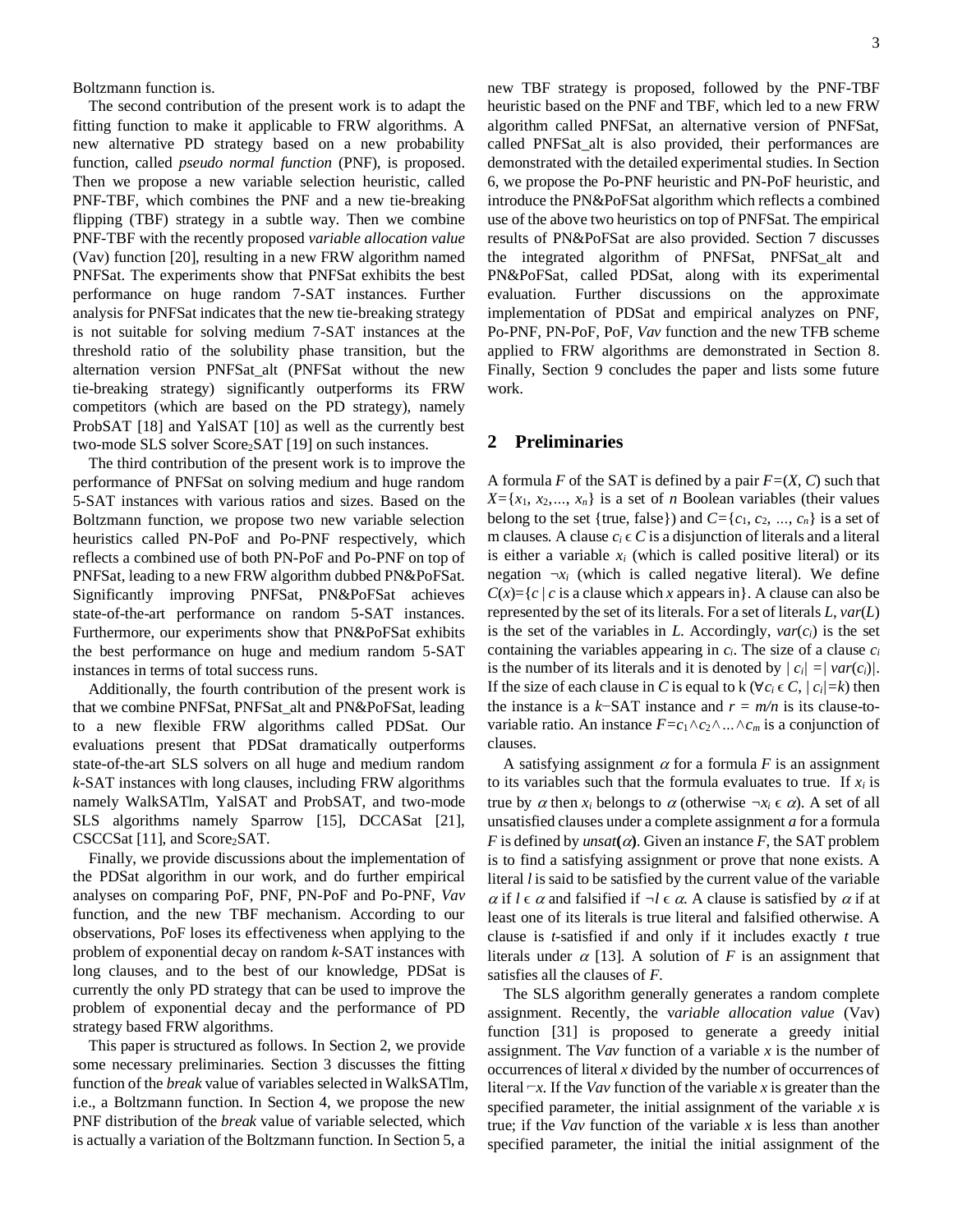variable *x* is false; otherwise the initial assignment of the variable *x* is assigned randomly.

In each step, the mainly variable *x* properties used by SLS algorithms for SAT are  $make(x)$  [13], [22] and  $break(x)$  [23], which are the number of clauses that would become satisfied and unsatisfied respectively, if variables *x* were to be flipped. Usually, SLS algorithms for random *k-*SAT instances select a variable *x* to be flipped based on its properties of  $score(x)$  [24], [25], [26] and  $age(x)$  [27]. A scoring function which can be a simple property or any mathematical expression with one or more properties measures the increase in the number of satisfied clauses by flipping  $x$ , and  $score(x)$  is defined as  $make(x)$ −*break* $(x)$ . *age* $(x)$  is defined as the number of steps since the variable *x* was last flipped.

#### **2.1 Probability distribution strategy review**

Probability distribution (PD) techniques have proven successful in FRW algorithms [10], [15], [17], [18]. PD strategy is based on the PoF, which aims to handle the cycling problem in local search [18]. When algorithms based on PD strategy reached a local minimum, they compute a PD on the variables from an unsatisfied clause. In the context of SAT, originally state in the literature [15], given a formula *F* and a complete assignment  $\alpha$ , the probability distribution of a variable *x* takes into account the difference between the *score*(*x*) and the *age*(*x*) of variables.

In addition to FRW SLS algorithms based on PD strategy, previous SLS algorithms for SAT always utilize the greedy strategy. They usually select the flipping variable according to the properties of variables *x*, such as  $make(x)$ , break $(x)$ , *score*(*x*), and *circumstance information* [28], [29], [30]. Greedy strategy is easy to fall into the local minimum. However, compare with other state-of-the-art SLS algorithms, PD based ones need neither noise nor a random walk or greedy strategy to escape efficiently from cycles. The PD strategy is a simple and efficient method [15]. This is the essential difference between the PD strategy and previous works.

#### **2.2 ProbSAT review**

In this section, we briefly review the ProbSAT algorithm [18], which serves as the basic of our proposed algorithms in the later sections. The ProbSAT algorithm is a recent milestone in local search for solving SAT. Just after it was proposed, it becomes the basic framework of Dimetheus and YalSAT. Yalsat won the random track of SAT Competition 2017, Dimetheus won the RSC 2014 and 2016.

The PD strategy used in ProbSAT is based on a polynomial function or an exponential shape,  $f(x, \alpha)$ , as listed below respectively:

$$
f(x, \alpha) = (\mathcal{E} + break(x, \alpha))^{-c_b}
$$
 (1)

or

$$
f(x, \alpha) = (c_b)^{-break(x, \alpha)}
$$

(2)

where  $c_h$  and  $\epsilon$  are two parameters.

The pseudo-code of ProbSAT is described in Algorithm 1 and can be found in the literature [18].

**Input:** CNF-formula *F*, *MaxTries*, *MaxSteps* **Output:** A satisfying assignment  $\alpha$  of  $F$ , or "UNKNOWN" 1 **begin** 2  $\vert$  **for**  $i = 1$  to *MaxTries* **do**  $\alpha \leftarrow$ a generated truth assignment randomly for *F*;  $4 \mid \textbf{for } j = 1 \text{ to } MaxSteps \textbf{ do}$ 5 **i if**  $\alpha$  *satisfies* F **then Return**  $\alpha$ ;  $6 \mid \cdot \cdot \cdot \cdot C \leftarrow$ an unsatisfied clause chosen at random; 7 **for** *x* in *C* **do** 8  $\vert$   $\vert$   $\vert$   $\vert$  compute  $f(x, \alpha);$ 9  $\begin{array}{|c|c|c|c|c|} \hline \end{array}$  *x* ← random variable *x* according to probability  $\frac{f(x, a)}{\sum_{x \in C} f(z, a)}$ ; 10 **end for** 11  $\alpha \leftarrow \alpha$  with *x* flipped; 12 **end for** 13 **end for** 14 **Return** "UNKNOWN"; 15 **end**

In the beginning, ProbSAT algorithm performs the first loop until it finds a satisfying assignment or reaches the first limited steps denoted by *MaxTries*. Then ProbSAT algorithm generates a complete assignment  $\alpha$  randomly as the initial assignment (line 3 in Algorithm 1). Then ProbSAT algorithm starts the second loop until a satisfying solution is found or reaches the second limited steps denoted by *MaxSteps*. During the search process, ProbSAT algorithm selects an unsatisfied clause randomly (line 6 in Algorithm 1), and then ProbSAT tries to select a flipping variable based on probability (line 7-10in Algorithm1) to be flipped (line 11 in Algorithm 1). Finally, once the search process terminates, the ProbSAT reports  $\alpha$  as the solution; otherwise, ProbSAT reports UNKNOWN.

ProbSAT algorithm explores the search space to minimize the number of unsatisfied clauses. To do this, it is natural for ProbSAT algorithm to select a variable to be flipped.

# **3 Boltzmann fitting function of break value in WalkSATlm**

WalkSATlm is a typical and state-of-the-art FRW algorithm, which utilizes greedy strategy and random walk. As WalkSATlm and PD strategy based algorithms are two completely different FRW algorithms, *a natural question is whether there exists an alternative function which can reflect the dynamics of the variable in the solution process of WalkSATlm*, *and can also be used to guide the solution of the PD strategy based algorithms.* The literature [16] has shown that *break* value is the best important factor and PD strategy can even do without the *make* value completely. Hence, in this section we only fit the distribution of *break* value of variables selected by WalkSATlm.

### **3.1 Experiment preliminaries**

To test WalkSATlm, we set up four benchmarks:

1) **7-SAT\_huge**: The benchmark contains all 40 huge random  $7-SAT$  instances from SAT Competition  $2017<sup>1</sup>$  and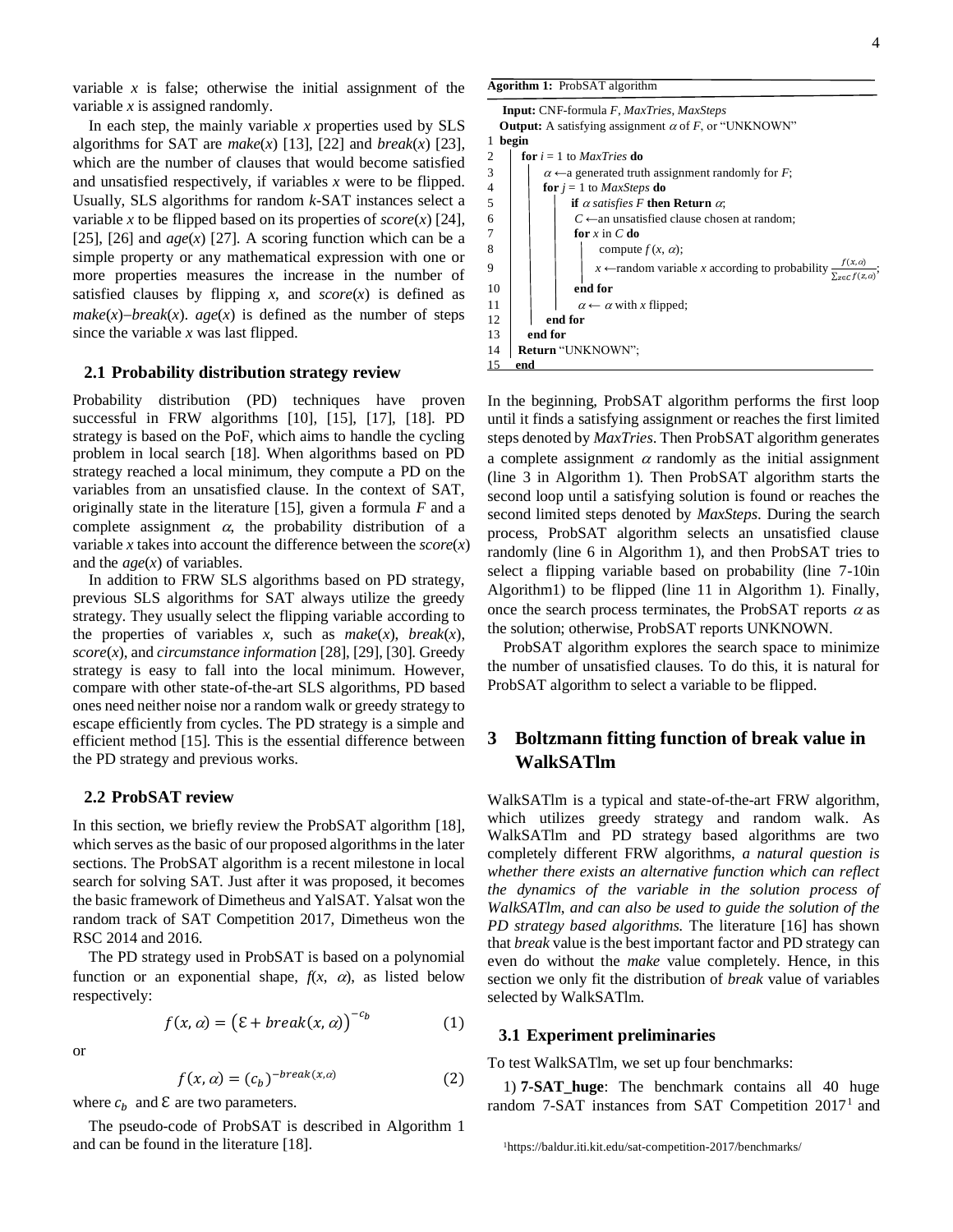SAT Competition  $2018^2$  ( $16.0 \le r \le 19.8$ ,  $n= 250000$ , two instances each size).

2) **7-SAT\_medium:** The benchmark includes all 50 medium random 7-SAT instances ( $r = 87.79$ ,  $90 \le n \le 168$ , one instance each size except for 11 instances of *n=*120) from SAT Competitions 2017 and 2018.

3) **5-SAT\_huge**: The benchmark contains all 40 huge random 5-SAT instances  $(16.0 \le r \le 19.8, n=250000, two)$ instances each size) from SAT Competition 2017 and SAT Competition 2018.

4) **5-SAT\_medium**: The benchmark includes all 50 medium random 5-SAT instances ( $r = 21.117$ ,  $220 \le n \le 590$ , one instance each size except for 11 instances of *n=*250) from SAT Competitions 2017 and 2018.

The binary of WalkSATlm is downloaded from the webpage of SAT Competition 2016<sup>3</sup>.

In this paper, all experiments are carried out on a machine under a 64-bit Ubuntu Linux Operation System, using 2 cores of Intel(R) Core (TM) i3-3240M 3.4 GHz CPU. WalkSATlm is performed for ten runs on each instance within 2000s.

## **3.2 Fitting function of** *break* **value in WalkSATlm**

In this section, we fit the distribution of the average ratio of the total times of variables corresponding to each *break* value in all variables selected and the total times of variables corresponding to each *break* value in all randomly unsatisfied clauses selected in the solution process for all random *k*-SAT instances with long clauses that can be solved by WalkSATlm, and the results are shown in Figs. 1-4. The boxes in Figs. 1-4 are the detailed information of the fitting function. When the *break* value is greater than 19, the average ratio is 0, so we have done a uniform sampling of *break* values belong to [0, 19].



Fig. 1. Average ratio of the average times of break value in all variables selected and the average times of break value in all randomly unsatisfied clauses selected. All black squares refer to the discrete distribution of the average break value ratio of all 7-SAT\_huge benchmark solved within the time limit. The curve is the fitted distribution of all discrete points.

<sup>2</sup>http://sat2018.forsyte.tuwien.ac.at/

<sup>3</sup>https://baldur.iti.kit.edu/sat-competition-2016/



Fig. 2. Average ratio of the average times of break value in all variables selected and the average times of break value in all randomly unsatisfied clauses selected. All black squares refer to the discrete distribution of the average break value ratio of all 7-SAT\_medium benchmark solved. The curve is the fitted distribution of all discrete points.



Fig. 3. Average ratio of the average times of break value in all variables selected and the average times of break value in all randomly unsatisfied clauses selected. All black squares refer to the discrete distribution of the average break value ratio of all 5-SAT\_huge benchmark solved. The curve is the fitted distribution for all discrete points with break value from 0 to 11.



Fig. 4. Average ratio of the average times of break value in all variables selected and the average times of break value in all randomly unsatisfied clauses selected. All black squares refer to the discrete distribution of the average break value ratio of all 5-SAT\_medium benchmark solved. The curve is the fitted distribution for all discrete points with break value from 0 to 11.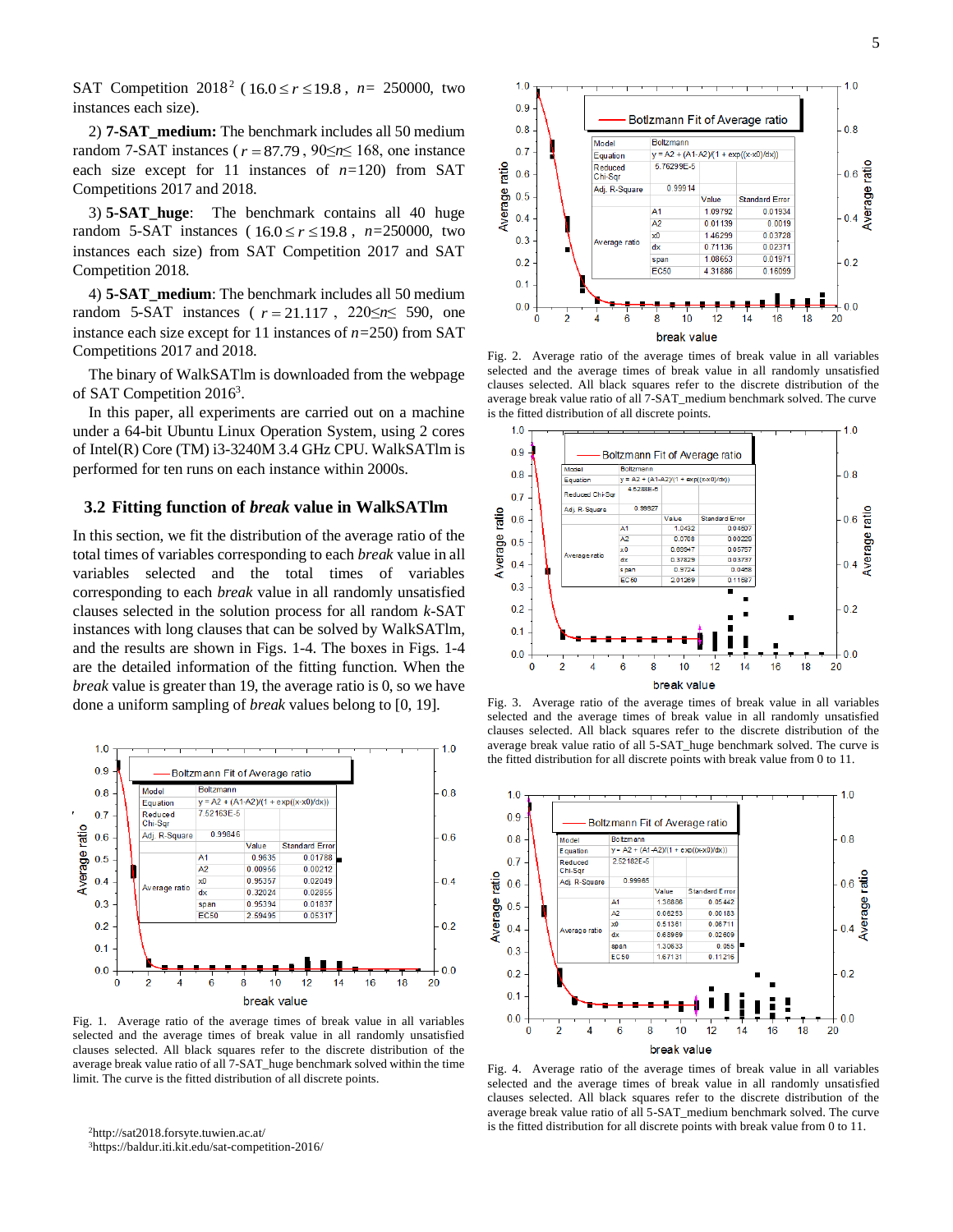**Result summary**: In the case of 7-SAT\_huge benchmark and 7-SAT\_medium benchmark, a very good fit function which is a Boltzmann function has been obtained, and the error of the discrete points and the fitting function is very small. In the case of 5-SAT\_huge benchmark and 5-SAT\_medium benchmark, when the *break* value is less than 12, there is a good fitting function, which also satisfies a Boltzmann function in addition to the different parameter settings.

WalkSATlm utilizes random walk strategy by a noise factor *wp*. In fact, *wp* is 0.390 on random 5-SAT\_huge benchmark; *wp*  is 0.351 on random 5-SAT \_medium benchmark; *wp* is 0.120 on random 7-SAT\_huge benchmark; *wp* is 0.115 on random 7-SAT \_medium benchmark in WalkSATlm algorithm. Hence, when the *break* value is greater than 11, the bigger the *wp* is, the more variables are randomly selected to flip. So, we just fit the function for the discrete points with the *break* values from 0 to 11 on random 5-SAT\_huge benchmark and 5-SAT\_medium benchmark.

Hence, when the *break* value is from 0 to 19, if *wp* approaches to 0, the distribution of between the *break* value and the utilization rate of *break* value, which is the average ratio of the total times of variables corresponding to each *break* value in all variables selected and the total times of variables corresponding to each *break* value in all randomly unsatisfied clauses selected in the solution process for all random *k*-SAT instances that can be solved by WalkSATlm, tends to be a Boltzmann function.

# **4 Pseudo normal function as a new probability function**

As PD strategy is still in its infancy for solving SAT problem, a natural question is whether there exists an alternative PD strategy for SAT which is more efficient and robust than PoF based PD strategy on improving SLS algorithms for *k*-SAT instances with long clauses. In this section, we propose a novel probability function, called a *pseudo normal function* (PNF), which is actually a variation of the Boltzmann function, which forms a basis for an alternative PD strategy.

It has turned out that the influence of *break* is rather strong [16]. Thus, it is reasonable if we only consider the *break* value completely, it still leads to very good algorithms, while its implementation is simple and has less overhead. On the other hand, note that the Boltzmann function reflects the probability distribution of the *break* value when WalkSATlm solves the random *k*-SAT instances with long clauses, and is close to the exponential distribution. The above considerations suggest two principles in designing the new alternative PD strategy as below:

1) The *break* value property plays a very important role;

2) When WalkSATlm solves the random *k*-SAT instances with long clauses, the probability distribution of the *break* value is close to exponential distribution.

As a result, the normal function of the *break* value is defined firstly, followed by a new notion of pseudo normal function.

*Definition* **1**: For a CNF formula *F*, a complete assignment *α* to *var*(*F*), the normal function, denoted by *NF*, is a function on *var*(*F*) such that

$$
NF(x, \alpha) = \frac{1}{\sqrt{2\pi\pi}} * e^{-\frac{break(x, \alpha)^2}{2}}
$$
\n(3)

j *Definition* **2**: For a CNF formula *F*, a complete assignment *α* to  $var(F)$ , the pseudo normal function, denoted by PNF, is a function on  $var(F)$  such that

$$
PNF(x, \alpha) = \pi * \frac{1}{\sqrt{2 \pi \pi}} * e^{-\frac{break(x, \alpha)^2}{2}} = \pi * NF(x, \alpha) \quad (4)
$$

PNF is an exponential function of the *break* value. This function is so simple and can be computed with little overhead.

Note that PNF is different from the exponential function utilized in ProbSAT [18]. Especially, the exponential function of ProbSAT is based on the *break* value, while PNF is based on the square of the *break* value. Moreover, ProbSAT has parameter involved, while there is no parameter in the PNF.

# **5 Proposed algorithm PNFSat for random 7-SAT**

In this section, we introduce the main ideas in the proposed algorithm for random 7-SAT. We firstly apply a new PD strategy based on PNF to the FRW SLS paradigm and then present a new tie-breaking strategy, both of which leads to a new variable selection heuristic, called a PNF-TBF heuristic.

## **5.1 Applying the PNF to the FRW SLS paradigm**

In this section, we apply the PNF to the focused random walking (FRW) SLS paradigm.

Previous PD strategy based SLS algorithm for random 7-SAT problems can be categorized into two classes: (i) some early PD strategy based on PoF for random 7-SAT [17]; (ii) recent studies, mainly including ProbSAT [18] and YalSAT [10] as well as their variants, used the PD strategy based on the exponential function for random 7-SAT. The exponential function turns out to be more effective than PoF for solving 7-SAT problems. In the present work, we propose to utilize the PD strategy based on the PNF described in Section 4 to identify a "good" variable which has the minimum *break* value.

#### **5.2 The new tie-breaking strategy**

Currently, there are two most popular variable selection strategies for solving SAT: probability function and configuration checking (CC) strategy [30].

Adopting the probability based on the PNF to pick a variable to be flipped may select the same variable in consecutive steps, so that it makes useless search in consecutive steps. Therefore, it is expected that the last flipping variable could not be the current flipping variable based on the idea of configuration checking (CC) strategy, which has proved to be effective in SLS algorithms for solving SAT [11, 19]. Thus, it is reasonable for us to employ a tie-breaking strategy that avoids selection of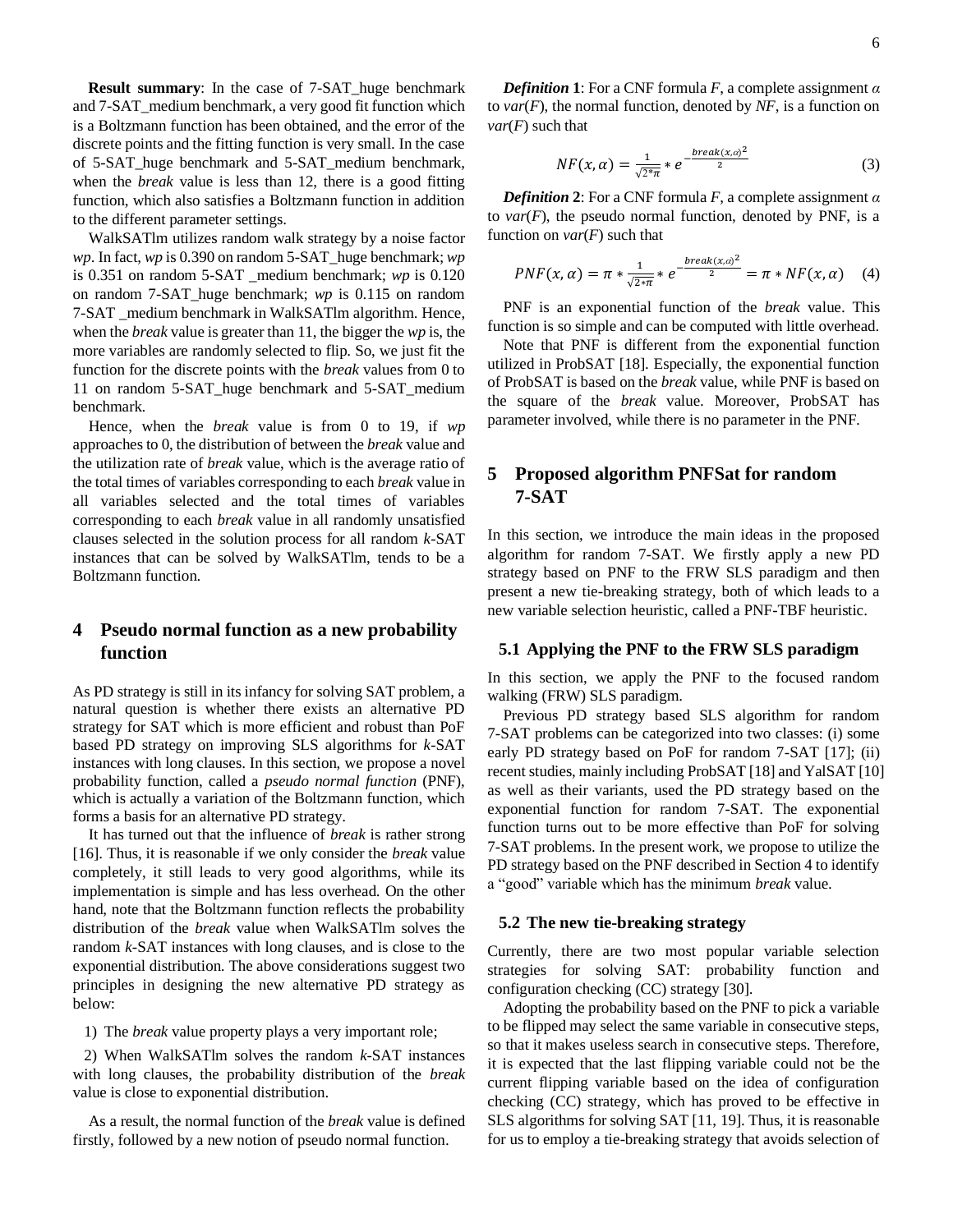the same variable in consecutive steps.

The proposed tie-breaking strategy is inspired by the idea in the literature [13], but they are essentially different from each other. The latter may not be suitable for algorithms based on the PD strategy. The main difference lines in that in our proposal, a variable is mainly selected based on the PNF, there is no need to select one from all those variables with the same minimum break value in the selected clause.

Before introducing the new tie-breaking strategy, we introduce the *tie-breaking flipping* (TBF) variable firstly.

*Definition* 3: For a CNF formula *F*, a complete assignment *α* to *var*(*F*), and the last flipped variable *y*, for a set of all unsatisfied clauses *unsat*( $\alpha$ ), a variable *x* is *tie-breaking flipping* (TBF) if and only if  $x \in \text{var}(\text{unsat}(\alpha))$  and  $x \neq y$ .

Note that a variable *x* is a TBF of unsatisfied clause *c* if and only if  $x \in \text{var}(c)$  and  $x \neq y$ .

In this paper, we use  $TBFVar(\alpha)$  to denote the set of all TBF variables of *F* under *α*. The *TBFVar* (*c*) is denoted the set of all TBF variables of an unsatisfied clause *c*.

The new tie-breaking strategy, called TBF, is described as follows:

- When the TBF strategy is called, if there exists a variable selected by the PNF based PD strategy which is the same as the last flipped variable *y*, then if the number of unsatisfied clause is less than parameter R, it prefers to pick a **TBF variable of clause** *c* as the flipping variable randomly;

- Otherwise, the TBF strategy prefers to randomly pick a **TBF variable of**  $F$  as the flipping variable, leading the algorithm to search deeply, and preventing the algorithm from revisiting the recently faced scenario.

## **5.3 The PNF-TBF heuristic**

According to the PNF and the new tie-breaking strategy, we design a new variable selection heuristic named PNF-TBF.

Specially, the PNF-TBF heuristic works as follows. After randomly selecting an unsatisfied clause *c*, PNF-TBF switches between two levels, i.e., the probability level and TBF level, depending on whether the variable *x* selected by PD strategy based on PNF is the same as the last flipped variable *y* or not. If  $x \neq y$ , PNF-TBF works in the probability level; otherwise it works in the TBF level. In probability level, PNF-TBF prefers to choose the variable  $x$  with the minimum *break* $(x)$  in the clause *c*. In the TBF level, if the number of unsatisfied clauses (*numFalse*) is less than the parameter *R*, PNF-TBF chooses the variable *x* randomly in *TBFVar*(*c*); otherwise, it chooses the variable *x* randomly in *TBFVar*(*α*).

In brief, the new variable selection mechanism based on PNF-TBF heuristic is achieved by selecting the variables by probability based on PNF; once ties occur, a new tie-breaking strategy breaks ties of variables and selects a variable by the new tie-breaking strategy.

#### **5.4 PNFSat algorithm**

In this section, we utilize the PNF-TBF heuristic and the

## **Algorithm 2**: PNFSat (*F*)

| <b>Input:</b> CNF-formula F, MaxTries, MaxSteps                                                                  |
|------------------------------------------------------------------------------------------------------------------|
| <b>Output:</b> A satisfying assignment $\alpha$ of F, or UNKNOWN                                                 |
|                                                                                                                  |
| 1 for $i = 1$ to <i>MaxTries</i> do                                                                              |
| $ \alpha \leftarrow$ a generated assignment for F by variable allocation value function;                         |
| 3<br>for $j = 1$ to <i>MaxSteps</i> do                                                                           |
| $\overline{4}$<br>if $\alpha$ satisfies F then                                                                   |
| 5<br>return $\alpha$ ;                                                                                           |
| 6<br>$C \leftarrow$ an unsatisfied clause selected randomly;                                                     |
| 7<br>for $x$ in $C$ do                                                                                           |
| 8<br>$f(x, a) \leftarrow$ compute $PNF(x, a)$ ;                                                                  |
| $v \leftarrow$ random variable <i>x</i> according to probability $\frac{f(x, a)}{\sum_{z \in c} f(z, a)}$ ;<br>9 |
| 10<br><b>if</b> ( $v = = bestVar$ ) then                                                                         |
| 11<br><b>if</b> ( $numFalse < R$ ) then                                                                          |
| 12<br><i>bestVar</i> $\leftarrow$ random variable x in <i>TBFVar(c)</i> ;                                        |
| 13<br>else                                                                                                       |
| 14<br><i>bestVar</i> $\leftarrow$ random variable x in <i>TBFVar(a)</i> ;                                        |
| 15<br>else                                                                                                       |
| 16<br>$bestVar=v$                                                                                                |
| 17<br>flip( <i>bestVar</i> );                                                                                    |
| 18 return UNKNOWN:                                                                                               |
|                                                                                                                  |

v*ariable allocation value* (Vav) function [20] to improve ProbSAT algorithm and make a serious modification on ProbSAT, resulting in a new FRW algorithm dubbed PNFSat. The pseudo-code of the PNFSat algorithm is outlined in Algorithm 2. Before getting into the details of the PNFSat algorithm, we first introduce two modifications employed in the algorithm.

PNFSat differs from ProbSAT in the following two aspects. Firstly, although both algorithms utilize the PD strategy, the PD strategy in PNFSat is based on the PNF for solving random 7-SAT, while ProbSAT use the PD strategy based on the exponential function described in Section 2.2. Secondly, PNFSat utilizes the new tie-breaking to break ties, while ProbSAT does not use any tie-breaking strategies.

Initially, PNFSat performs the first loop until it finds a satisfying assignment or reaches the first limited steps denoted by *MaxSteps*. Then PNFSat generates a complete assignment  $\alpha$ by a Vav function as the initial solution. Then it executes the second loop until a solution is found or reaches the second limited steps denoted by *MaxTries*.

In each search step, PNFSat picks a variable to be flipped. It performs the random walk to select an unsatisfied (line 6 in Algorithm 2), and then picks a variable according to the PNF-based PD strategy which is presented in Section 4 (lines 7-9 in Algorithm 2) and the new tie-breaking strategy (lines (10-16 in Algorithm 2): PNFSat first picks a variable by the PNF-based PD strategy, and then if the variable is the same as the last flipped variable and the number of unsatisfied clause is less than parameter R, PNFSat prefers to pick a TBF variable of clause c to be flipped randomly (lines 11 and 12 in Algorithm 2); otherwise, the new tie-breaking prefers to randomly pick a TBF variable of F to be flipped (lines 13 and 14 in Algorithm 2). After the variable to be flipped is selected, the PNFSat flips the selected variable (line 17 in Algorithm 2), then the PNFSat algorithm starts the next search step.

Finally, when the search terminates, if *α* satisfies all clauses of *F*, PNFSat outputs *α* as the solution; otherwise, PNFSat reports UNKNOWN.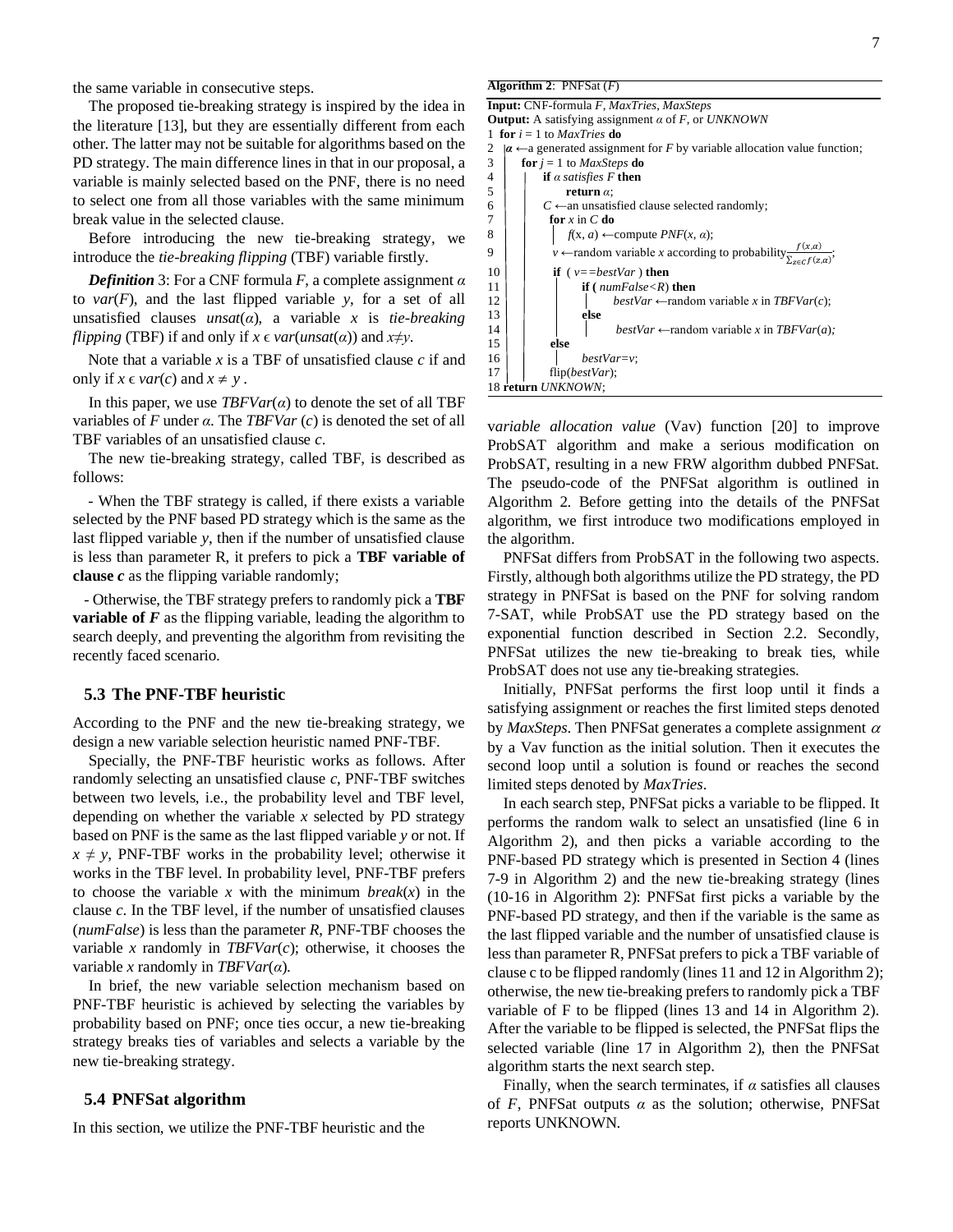## **5.4.1 Experimental preliminaries of PNFSat**

In this subsection, we evaluate PNFSat on extensive random 7-SAT instances. Some experiment preliminaries are given below first.

**Benchmarks:** All the instances used in the following experiments are generated according to the random *k*-SAT model [35]. we adopt the following five benchmarks for uniform random 7-SAT.

1) **7-SAT\_huge\_SC18**: The benchmark includes all 20 huge random 7-SAT instances with  $55 \le r \le 59$ ,  $60 \le r \le 64$ ,  $65 \le r \le 69$ ,  $70 \le r \le 74$  ( $n = 50000$ , five instances each group) from SAT Competition 2018.

2) **7-SAT\_huge\_SC17**: The benchmark contains all huge 7-SAT instances with  $55 \le r \le 59$ ,  $60 \le r \le 64$ ,  $65 \le r \le 69$ ,  $70 \le r \le 74$  ( $n= 50000$ , five instances each group) from SAT Competition 2017.

3) **7-SAT \_huge\_SC16**: The benchmark consists of all 20 huge random 7-SAT instances with various ratio ( $55 \le r \le 74$ , *n*=50000, one instance each ratio) from SAT Competition 2016.

4) **7-SAT\_huge:** Random 7-SAT instances near the threshold ratio of phase transition, generated random by the random *k*-SAT model (*r*=66.0, *n*=50000, 20 instances).

5) **7-SAT\_medium \_SC**: The benchmark contains all 90 medium random 7-SAT instances with  $90 \le n \le 108$ ,  $110 \le n \le 128$ ,  $130 \le n \le 148$  and  $150 \le n \le 168$  (*r*= 87.79, 30 instances expect for the second group, 20 instances the other group ) from SAT Competition 2016 , 2017 and 2018.

The medium *k*-SAT benchmarks have a *clause-to-variable*  ratio equal to the conjectured threshold ratio of the solubility phase transition, for which 50% of the uniform *k*-SAT instances are satisfiable, and a significant traction (about 50%) of the medium *k*-SAT instances is unsatisfiable. For most algorithms, instances generated closer to the phase-transition ratio are harder to solve [4].

The PNFSat algorithm is implemented in C/C++. For the parameters of the Vav function in PNASat, we utilize the default parameter setting tuned in the literature [20]. The parameter *R* for the TBF strategy in PNFSat are tuned according to our experience, and the parameter setting is *R*=3.

We compare PNFSat with four state-of-the-art FRW solvers, including WalkSATlm [13], FrwCBlm [3], YalSAT [10] and ProbSAT [18], and one state-of-the-art two-mode solver Score<sub>2</sub>SAT. WalkSATlm and FrwCBlm are still highly competitive with the state-of-the-art on random *k*-SAT instances with long clauses. YalSAT is the winner of the random track of SAT Competition 2017. ProbSAT wins the gold medal of the random SAT track in SAT Competition 2013, is the second-ranked solver among the SLS solvers in terms of capability for the SAT competition 2018 and the current best FRW solver. Score<sub>2</sub>SAT wins the bronze of SAT Competition 2017, but its performance outperforms the winner of SAT Competition 2017 on random *k*-SAT instances with long clauses<sup>4</sup> and it is the best two-mode SLS solver on random *k*-SAT instances.

In this paper, for WalkSATlm and FrwCBlm the parameters are set as the ones used in SAT Competition 2016. The source code of FrwCBlm can be downloaded online<sup>5</sup>. The YalSAT and Score<sub>2</sub>SAT solvers we adopt are the two submitted to SAT Competition 2017  $<sup>6</sup>$ . The binary of ProbSAT can be</sup> downloaded online<sup>7</sup> and we use the parameter setting as the one used in SAT Competition 2018.

In this paper, for each solver on each instance group, we report the number of success runs (#suc), as well as "par 10", which is a penalized average run time where an unsuccessful run of a solver is penalized as 10 times cutoff time, and "Over all" symbols averaged over all instances with each run per instance. Note that PAR 10 is adopted in SAT Competitions and has been widely used in the literature as a prominent performance measure for SLS solvers [32]. If a solver has no successful run on an instance class, the corresponding "par10" is marked with "n/a".

For the 7-SAT\_huge\_SC17 benchmark and 7-SAT\_huge\_ SC18 benchmark, each solver is performed for twenty runs for each instance. For the 7-SAT\_huge\_SC16 benchmark and 7-SAT\_medium\_SC benchmark as well as 7-SAT\_huge benchmark, each solver is performed for five runs for each instance. The cutoff time for all runs is set to 5000 seconds as same as SAT competitions in 2016, 2017 and 2018.

## **5.4.2 Experiment results for PNFSat**

1) *Results on the* **7***-SAT\_huge\_SC***18** *benchmark:* Table 1 illustrates comparative results of PNFSat and its competitors on the huge random 7-SAT benchmark from SAT Competition 2018. None of the solvers can solve any huge 7-SAT instances with ratios between 70 and 74, indicating that random 7-SAT instances near the phase transition are so difficult. Nevertheless, PNFSat shows significant superiority over ProbSAT and performs much better than the other competitors on the whole benchmark. Especially, on the random 7-SAT instance with 65≤*r*≤69, PNFSat is the only solver that solves 20 runs. Actually, all the competitors become ineffective (among which WalkSATlm, FrwCBlm and ProbSAT have the highest success rate of 20%) on the random 7SAT instance with65≤*r*≤69, whereas PNASat still achieves a success rate of 40% for this instance class. Also, PNFSat significantly outperforms its competitors in terms of run time, which is more obvious as the instances ratio increases.

2) *Results on the* **7***-SAT\_huge\_SC***17** *benchmark:* To show the robustness of PNFSat, we compare PNFSat with its competitors on the huge random 7-SAT benchmark from SAT Competition 2017. Table 2 presents the results of PNFSat and its competitors on this benchmark. According to the results, PNFSat stands out the best solver and significantly performs better than its competitors, which confirms the robustness of PNFSat on huge random 7-SAT instances.

<sup>5</sup>https://baldur.iti.kit.edu/sat-competition-2016/solvers/

<sup>6</sup>https://baldur.iti.kit.edu/sat-competition-2017/solvers/

<sup>7</sup>http://sat2018.forsyte.tuwien.ac.at/solvers/random/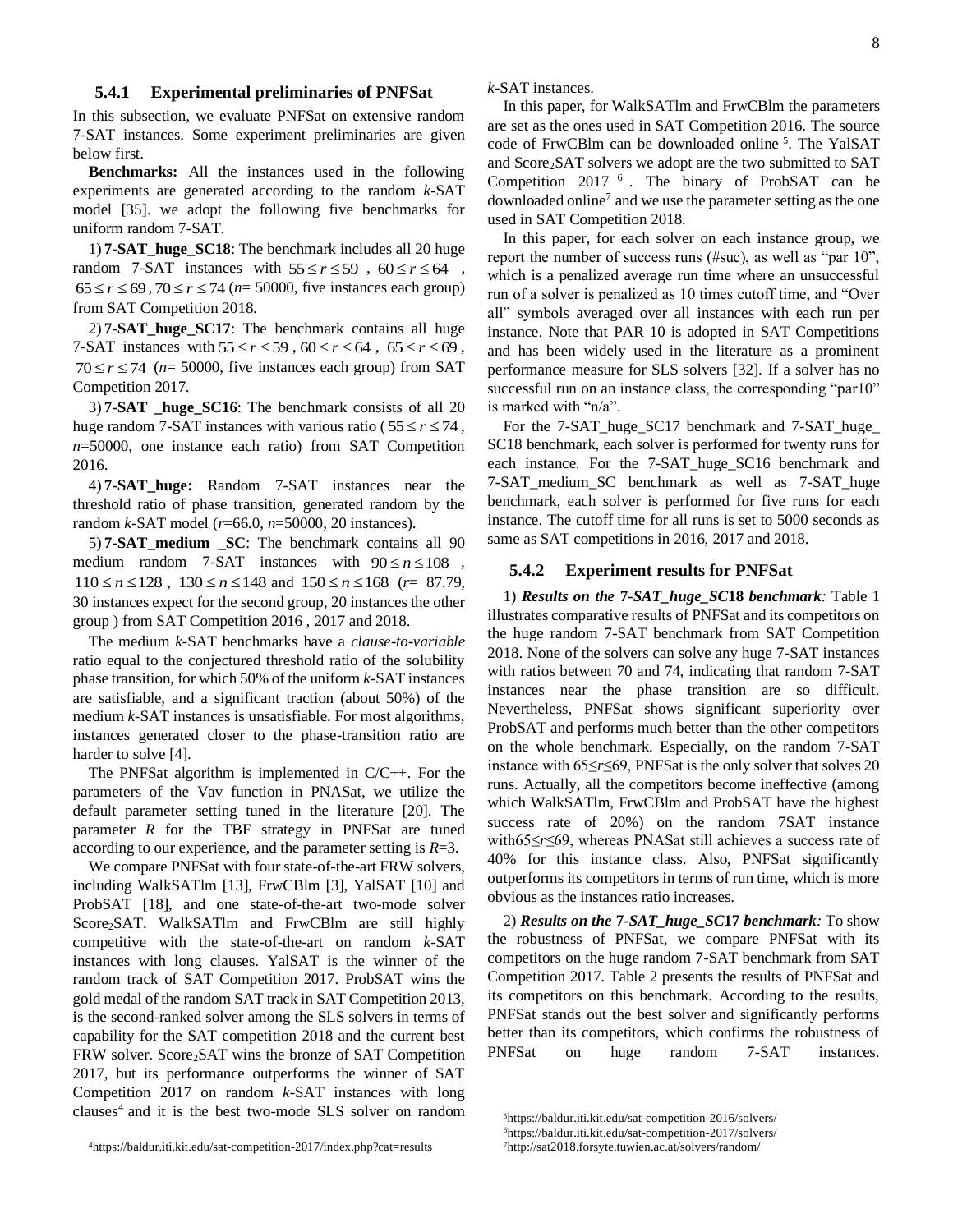Table 1: Comparative result of PNFSat and its competitors on the 7-SAT\_huge\_SC18

| Instance          |       | WalkSATlm | FrwCBlm |        | ProbSAT |        |         | Yalsat | PNFSat  |        |
|-------------------|-------|-----------|---------|--------|---------|--------|---------|--------|---------|--------|
| Class             | #succ | par 10    | #suc    | par 10 | $#$ suc | par 10 | $#$ suc | par 10 | $#$ suc | par 10 |
| 55 < r < 59       | 50    | 19        | 50      | 14     | 50      |        | 50      | 21     | 50      |        |
| $60 \le r \le 64$ | 50    | 432       | 50      | 395    | 50      | 20     | 40      | 10062  | 50      | 15     |
| 65 < r < 69       | 10    | 40433     | 10      | 40521  | 10      | 40058  |         | n/a    | 20      | 30079  |
| 70 < r < 74       |       | n/a       |         | n/a    | 0       | n/a    |         | n/a    | 0       | n/a    |
| Over all          | 110   | 22721     | 110     | 22732  | 110     | 22522  | 90      | 27521  | 120     | 20026  |

Table 2: Comparative result of PNFSat and its competitors on the 7-SAT\_huge\_SC17

| Instance          |         | WalkSATlm |         | FrwCBlm | ProbSAT |        |         | Yalsat |         | <b>PNFSat</b> |
|-------------------|---------|-----------|---------|---------|---------|--------|---------|--------|---------|---------------|
| Class             | $#$ suc | par 10    | $#$ suc | par 10  | $#$ suc | par 10 | $#$ suc | par 10 | $#$ suc | par 10        |
| 55 < r < 59       | 50      | 21        | 50      | 16      | 50      |        | 50      | 21     | 50      |               |
| $60 \le r \le 64$ | 50      | 406       | 50      | 474     | 50      | 24     | 40      | 10236  | 50      | 16            |
| $65 \le r \le 69$ | 10      | 40586     | 10      | 40621   | 10      | 40021  | 0       | n/a    | 20      | 32092         |
| 70≤r≤74           | 0       | n/a       |         | n/a     | 0       | n/a    | 0       | n/a    | 0       | n/a           |
| Over all          | 110     | 22754     | 110     | 22778   | 110     | 22514  | 90      | 27517  | 120     | 22220         |

Table 3: Comparative result of PNFSat and its competitors on the 7-SAT\_huge\_SC16

| #Total runs |      | WalkSATlm |                        | FrwCBlm |         | ProbSAT |       | Yalsat | PNFSat |        |  |
|-------------|------|-----------|------------------------|---------|---------|---------|-------|--------|--------|--------|--|
|             | #suc | par 10    | $#$ suc $\blacksquare$ | par 10  | $#$ suc | par 10  | #succ | par 10 | #succ  | par 10 |  |
| 100         |      | 2070.     |                        | 22776   |         |         | 50    | 26430  | 55     | 22508  |  |

Table 4: Comparative result of PNFSat and its competitors on the 7-SAT\_huge

| #Total runs | WalkSATlm |           | FrwCBlm |           |       | ProbSAT |       | Yalsat    | PNFSat |        |  |
|-------------|-----------|-----------|---------|-----------|-------|---------|-------|-----------|--------|--------|--|
|             | #suc      | 10<br>par | #succ   | 10<br>par | #succ | par 10  | #succ | par<br>10 | #suc   | par 10 |  |
| 100         |           | n/a       |         | n/a       |       | n/a     |       | n/a       | 65     | 18368  |  |

| Instance            |         | WalkSATlm |       | FrwCBlm |      | ProbSAT |       | Yalsat |         | Score <sub>2</sub> SAT |         | <b>PNFSat</b> |
|---------------------|---------|-----------|-------|---------|------|---------|-------|--------|---------|------------------------|---------|---------------|
| Class               | $#$ suc | par 10    | #succ | par 10  | #suc | par 10  | #succ | par 10 | $#$ suc | par 10                 | $#$ suc | par 10        |
| $90 \le n \le 108$  | 70      | 5345      | 65    | 7532    | 70   | 15056   | 70    | 5063   | 70      | 15077                  | 70      | 15028         |
| $110 \le n \le 128$ | 80      | 23791     | 80    | 23656   | 90   | 20584   | 75    | 25264  | 85      | 22044                  | 85      | 22116         |
| $130 \le n \le 148$ | 55      | 23558     | 35    | 33065   | 45   | 27984   | 40    | 30463  | 45      | 27812                  | 45      | 28203         |
| $150 \le n \le 168$ | 30      | 35369     | 10    | 45204   | 20   | 40187   | 15    | 42701  | 30      | 35507                  | 10      | 45178         |
| Over all            | 235     | 24435     | .90   | 29174   | 225  | 25359   | 200   | 28028  | 230     | 24769                  | 210     | 27044         |

Table 5: Comparative result of PNFSat and its competitors on the 7-SAT\_medium\_SC

3) *Results on the* **7***-SAT\_huge\_SC***16** *benchmark:* To solve the huge random 7-SAT instances, Table 3 presents the results of PNFSat and its competitors on this benchmark. Although PNFSat, ProbSAT, WalkSATlm and FrwCBlm succeed in 55 runs, the average time of PNFSat is 22508 s, whereas those of ProbSAT, WalkSATlm and FrwCBlm are 22512, 22729 and 22776, respectively. Also, YalSAT succeeds in 50 runs within the cutoff time. Therefore, PNFSat exhibits the best performance among these state-of-the-art solvers on the huge random 7-SAT instances.

4) *Results on the* **7***-SAT\_huge benchmark*: As reported in Table 4, the results show PNFSat dramatically outperforms its competitors. ProbSAT, WalkSATlm, YalSAT and FrwCBlm fail in all runs, while PNFSat succeeds in 65 runs, which indicates the scalability of the PNFSat algorithm.

5) *Results on the* **7***-SAT\_medium \_SC benchmark*: Table 5 presents the experimental results of PNFSat and its competitors on medium random 7-SAT instances at phase transition. Although PNFSat solves a few less instances than other competitors, PNFSat has similar performance with its competitors on such instances.

6) *Summarization for random* **7***-SAT*: Tables 1, 2, 3, 4 and 5 present the results of comparing PNFSat with ProbSAT, WalkSATlm, YalSAT, FrwCBlm as well as Score2SAT on random 7-SAT instances from SAT Competition 2017, 2018 and 2019. PNFSat shows a substantial improvement over ProbSAT on these random 7-SAT instances. On all instance classes expect for the 7-SAT\_ medium \_SC, PNFSat achieves a higher success rate than ProbSAT does. Particularly, on the huge sized instances with 65≤*r*≤69, PNFSat succeeds in 40 runs while ProbSAT only succeeds in 20 runs. Moreover, PNFSat also significantly outperforms its competitions in terms of both success rate and run time on huge random 7-SAT instances, which indicates a substantial performance improvement of PNFSat over its competitions on these huge random 7-SAT instances. However, PNFSat does not show any notable improvement for ProbSAT on medium random 7-SAT instances (Table 5). On the other hand, PNFSat cannot rival state-of-the-art SLS solvers, such as the winners of SAT Competition 2017, on medium random 7-SAT instances at the phase transition, and thus further improved version is introduced in the subsequent section.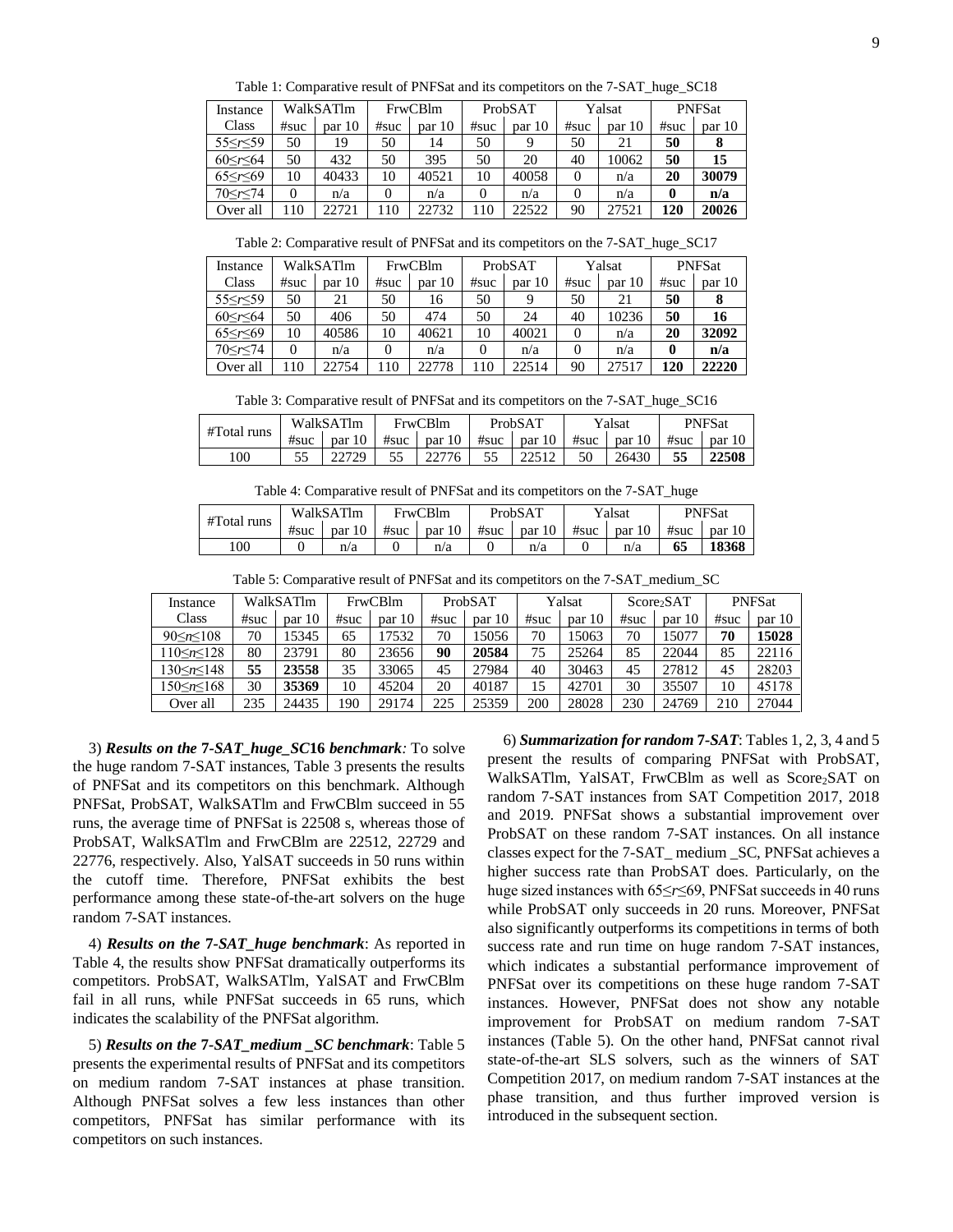# **5.5 Further analysis of PNFSat and its alternative version PNFSat\_alt**

It might seem that TBF level is a relatively minor concern. In effect, however, it has an essential impact on the PNFSat algorithm. This is because when the algorithm based on the PNF strategy selects a variable to be flipped, there is sometimes more than one such selected variable, which is the same in two adjacent steps. Thus, in order to demonstrate the effectiveness of TBF in the PNF-TBF heuristic, we conducted experiments to compare PNFSat with an alternative version, called PNFSat\_alt, as detailed below:

PNFSat\_alt: this alternative version of PNFSat does not utilize the TBF component. In another word, this alternative version does not break ties of variables during the search process (i.e., removing lines 10-16 in Algorithm 2).

The parameter settings of PNFSat\_alt is the same as that of PNFSat in the following experiments.

Empirical results for PNFSat and PNFSat\_alt on all random 7-SAT instances from SAT Competition 2016, 2017 and 2018 are reported in Table 6. Each solver is performed for ten runs for each instance, as the instances in each ratio are enough to test the performance of the solvers [34]. The cutoff time for all runs is set to 5000 seconds.

Table 6: Experimental results of PNFSat and its alternative version on the random 7-SAT

| <b>Benchmark</b> | $\#inst.$ |         | PNFSat_alt | <b>PNFSat</b> |        |  |
|------------------|-----------|---------|------------|---------------|--------|--|
|                  |           | $#$ suc | par 10     | #succ         | par 10 |  |
| 7-SAT_huge_SC18  | 20        | 100     | 25012      | 120           | 20028  |  |
| 7-SAT_huge_SC17  | 20        | 100     | 25015      | 120           | 20112  |  |
| 7-SAT_huge_SC16  | 20        | 100     | 25013      | 110           | 20516  |  |
| 7-SAT medium SC  | 90        | 470     | 24364      | 420           | 25715  |  |

As is clear from Table 6, the performance of PNFSat\_alt is much worse than PNFSat on huge random 7-SAT instances. Due to the TBF component, PNFSat gains a significant improvement over PNFSat\_alt on huge random 7-SAT instances, while the performance of PNFSat\_alt is better than PNFSat on medium random 7-SAT instances, which suggests that the new tie-breaking mechanism is likely suitable for solving huge random 7-SAT instances and not suitable for medium random 7-SAT instances at phase transition.

In order to demonstrate the effectiveness of PNFSat \_alt, we conducted experiments to compare PNFSat\_alt with other FRW solvers based on PD strategy including PNFSat, ProbSAT and YalSAT on the following medium random 7-SAT instances at the phase transition.

**7-SAT\_medium\_Random**: 7-SAT instances generated randomly according to the random *k*-SAT model (*r*=87.79, *n*=160, 170, 180, 60 instances, 20 for each size).

Each solver is performed for ten runs for each instance, and the cutoff time for all runs is set to 5000 seconds.

Empirical results for PNFSat\_alt and other FRW solvers based on PD strategy on the 7-SAT medium random benchmark are reported in Table 7. As can be seen from Table 7, PNFSat\_alt performs generally better than other PD strategy based FRW solvers, which indicates the effectiveness of

PNFSat\_alt. Particularly, on the medium random 7-SAT instances with *n*=160 and *n*=180, PNFSat\_alt performs much better than those FRW solvers in terms of metrics, which confirms that our proposed PNF contributes to the performance of PNFSat\_alt on the medium random 7-SAT instances, and TBF component is likely not suitable for medium random 7-SAT instances at phase transition, and indicates the scalability of the PNFSat\_alt.

Table 7: Comparative results of PNFSat\_alt and other PD strategy based FRW solvers on the 7-SAT\_medium\_random

| Instance  |       | ProbSAT |         | Yalsat |         | PNFSat | PNFSat alt |        |  |
|-----------|-------|---------|---------|--------|---------|--------|------------|--------|--|
| Class     | #succ | par 10  | $#$ suc | par 10 | $#$ suc | par10  | $#$ suc    | par 10 |  |
| $n=160$   | 40    | 40318   | 40      | 40209  | 30      | 42718  | 50         | 35888  |  |
| $n = 170$ | 20    | 45108   |         | n/a    | 0       | n/a    | 20         | 45127  |  |
| $n = 180$ | 10    | 45507   | 10      | 45260  | 10      | 45525  | 20         | 45149  |  |

## **6 Improving PNFSat for random 5-SAT**

The above section shows the excellent performance of PNFSat on huge random 7-SAT near the phase transition, and its variation PNFSat\_alt on medium random 7-SAT at the phase transition. However, the performance of PNFSat and PNFSat\_alt degrades on random 5-SAT instances (seen from Tables 8-12).

This section discusses the improvement of PNFSat for random 5-SAT instances with various sizes and ratios. To this end, we propose two variable selection heuristics called PN-PoF and Po-PNF respectively, which combine the PNF with the PoF utilized in the PNFSat algorithm in different ways, then they both are utilized to improve PNFSat, resulting in a new FRW algorithm called PN&PoFSat for SAT, along with detailed empirical evaluations of PN&PoFSat on a broad range of random 5-SAT instances.

#### **6.1 PN-PoF heuristic and Po-PNF heuristic**

The literature [16] has showed that the exponential delay in probability with growing *break* value might be too strong in the case of 3-SAT, thus, the PD strategy selects a variable *x* to be flipped according to the PoF of *break* value in the case of 3-SAT, and picks a variable *x* to be flipped according to the exponential function of *break* value for *k*-SAT with *k*>3.

There have been some limitations in previous PoF based FRW algorithms, which use PoF to handle the exponential decay for random *k*-SAT instances, but lose their capability and generality, especially for solving random *k*-SAT instances with *k*>3. Therefore, it is inadvisable to utilize either the exponential function or the PoF for random 5-SAT instances, which might have the similar performance with ProbSAT and polypower1.0 so that the improvement of PNFSat has no effect. Thus, an important issue in the PD based FRW algorithms is to seek a balance solution between the exponential function and the PoF.

Based on the above discussions, in order to improve PNFSat for random 5-SAT instances with various ratios, we propose two new probability functions, named PN-PoF and Po-PNF respectively, which reflect the different combination of the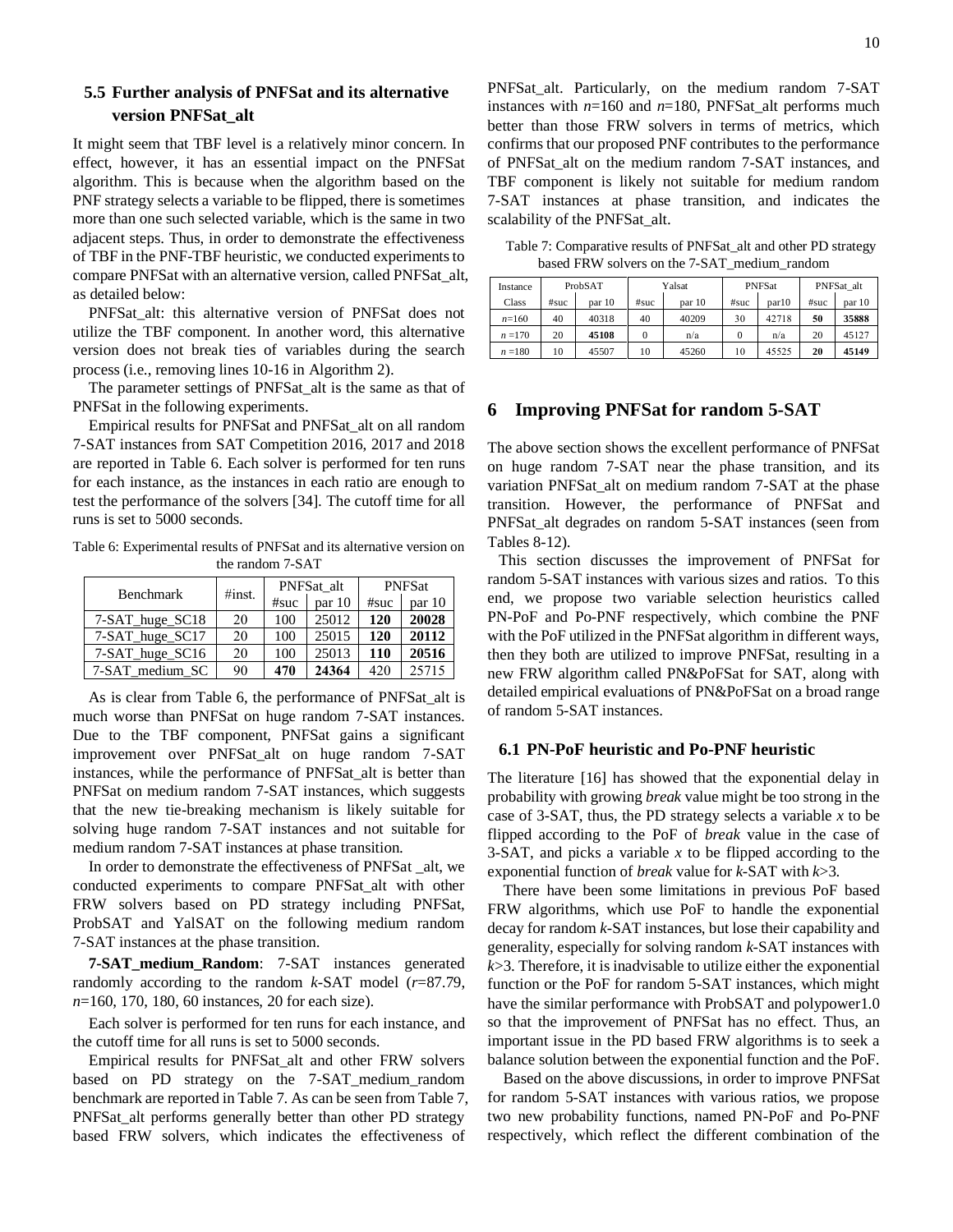PNF described in Section 4.1 and the PoF described in Section 2.2 as defined below. The further lead to two new variable selection heuristics respectively.

*Definition* **3**: For a CNF formula *F*, a complete assignment *α* to *var*(*F*), the pseudo normal-polynomial function of a variable  $x$ , denoted by *PN-PoF*, is a function on  $var(F)$  such that

$$
PN - PoF(x, \alpha) = \begin{cases} PNF(x, a), & break(x, a) < d_1 \\ PoF(x, a), & break(x, a) \ge d_1 \end{cases} \tag{5}
$$

where  $d_1$  is a positive integer parameter.

*Definition* **4**: For a CNF formula *F*, a complete assignment *α* to *var*(*F*), the polynomial-pseudo normal function of a variable *x*, denoted by  $Po-PNF$ , is a function on  $var(F)$  such that

$$
Po-PNF(x, \alpha) = \begin{cases} PoF(x, a), & break(x, a) < d_2 \\ PNF(x, a), & break(x, a) \ge d_2 \end{cases} \tag{6}
$$

where  $d_2$  is a positive integer parameter.

Note that since the distribution of the *break* value and the utilization rate of *break* value tends to be a Boltzmann function for solving *k*-SAT instances in WalkSATlm algorithm (described in Section 3), we utilize the Boltzmann function as a sample to guide the solution of the PD strategy based algorithms. Thus, the parameter  $d_1$  or  $d_2$  is determined based on the Boltzmann function.

Essentially PN-PoF and Po-PNF switch between two function, i.e., the PNF and the PoF, depending on the *break* value.

The PN-PoF heuristic or the Po-PNF heuristic prefers to select the variable to be flipped by the PN-PoF based PD strategy or the PN-PoF based PD strategy respectively. Flipping a variable by either of them minimizes the number of clauses from satisfiable to unsatisfied as soon as possible and handles the exponential decay. These two heuristics are described below:

#### **In the PN-PoF heuristic**:

-If the *break* value is less than the parameter  $d_1$ , the PD strategy is based on the PNF;

-otherwise, the PD strategy is based on the PoF.

## **In the Po-PNF heuristic:**

- If the *break* value is less than the parameter  $d_2$ , the PD strategy is based on the PoF;

- otherwise, the PD strategy is based on the PNF.

Since the algorithm calls PN-PoF heuristic and Po-PNF heuristic according to clause-to-variable ratio of SAT respectively, the parameter settings for  $d_1$  and  $d_2$  may be different from each other in two heuristics.

#### **6.2 PN&PoFSat algorithm**

In this section, we modify the PD strategy of PNFSat by combined use of the PN-PoF and the Po-PNF and obtain a new algorithm which refers to as PN&PoFSat. The pseudo-codes of PN&PoFSat is given in Algorithm 3.

PN&PoFSat differs from PNFSat in the following aspect:

although both algorithms utilize the PD strategy, PN&PoFSat uses both the PN-PoF heuristic (lines 8 and 9 in Algorithm 3) and the Po-PNF heuristic (lines 10 and 11 in Algorithm 3), to use which is dependent on the preset conjectured threshold ratio of clause-to-variable for solving random 5-SAT instances, while PNFSat only use the PNF based PD strategy.

| <b>Algorithm 3:</b> PN&PoFSat $(F)$                                                                                  |
|----------------------------------------------------------------------------------------------------------------------|
| <b>Input:</b> CNF-formula F, MaxTries, MaxSteps                                                                      |
| <b>Output:</b> A satisfying assignment $\alpha$ of F, or Unknown                                                     |
| for $i = 1$ to <i>MaxTries</i> do                                                                                    |
| 2<br>$\alpha \leftarrow$ a generated assignment for F by variable allocation value function;                         |
| 3<br>for $j = 1$ to <i>MaxSteps</i> do                                                                               |
| 4<br>if $\alpha$ satisfies F then                                                                                    |
| 5<br>return $\alpha$ ;                                                                                               |
| 6<br>$C \leftarrow$ an unsatisfied clause selected randomly;                                                         |
| for $x$ in $C$ do<br>7                                                                                               |
| 8<br><b>if</b> $r$ equal to the conjectured threshold ratio of the solubility                                        |
| phase transition then                                                                                                |
| 9<br>$f(x, \alpha) \leftarrow$ compute PN-PoF $(x, \alpha)$ ;                                                        |
| 10<br>else                                                                                                           |
| $f(x, \alpha)$ compute Po-PNF(x, $\alpha$ );<br>11                                                                   |
| $v \leftarrow$ random variable x according to probability $\frac{f(x, \alpha)}{\sum_{x \in c} f(z, \alpha)}$ ;<br>12 |
| 13<br><b>if</b> $v = = bestVar$ then                                                                                 |
| if $numFalse < R$ then<br>14                                                                                         |
| 15<br><i>bestVar</i> $\leftarrow$ random variable x in <i>TBFVar(c)</i> ;                                            |
| 16<br>else                                                                                                           |
| 17<br><i>bestVar</i> $\leftarrow$ random variable x in <i>TBFVar(a)</i> ;                                            |
| 18<br>else                                                                                                           |
| 19<br>$bestVar=v$ :                                                                                                  |
| 20<br>flip( <i>bestVar</i> );                                                                                        |
| 21 <b>return</b> Unknown;                                                                                            |

# **6.3 Evaluations of PN&PoFSat on random 5-SAT instances**

In this subsection, we carry out extensive experiments to evaluate PN&PoFSat on random 5-SAT instances at and near phase transition. First, we compare PN&PoFSat with PNFSat as well as state-of-the-art SLS solvers on random 5-SAT instances at and near the phase transition from SAT Competitions in 2016, 2017 and 2018. Then, we compare PN&PoFSat with state-of-the-art SLS solvers on large-sized threshold and 5-SAT\_huge random instances generated randomly at and near the threshold of phase transition.

# **6.3.1 Benchmark and experimental preliminaries**

In the experiments in this section, all benchmark instances are generated according to the random *k*-SAT model at and near the threshold ratio of the solubility phase transition. Specifically, we adopt the following seven benchmarks.

1) **5-SAT\_huge\_SC18**: The benchmark includes all 20 huge random 5-SAT instances with  $16.0 \le r \le 16.8$ ,  $17.0 \le r \le 17.8$ ,18.0  $\le r \le 18.8$  and  $19.0 \le r \le 19.8$  (*n*=250000, five instances each class) from SAT Competition 2018.

2) **5-SAT\_huge\_SC17**: The benchmark contains all huge 5-SAT instances with  $16.0 \le r \le 16.8$ ,  $17.0 \le r \le 17.8$ , 18.0 ≤18.8 and 19.0 ≤  $r$  ≤ 19.8 ( $n=250000$ , five instances each class) from SAT Competition 2017.

3) **5-SAT\_huge \_SC16:** The benchmark consists of all 20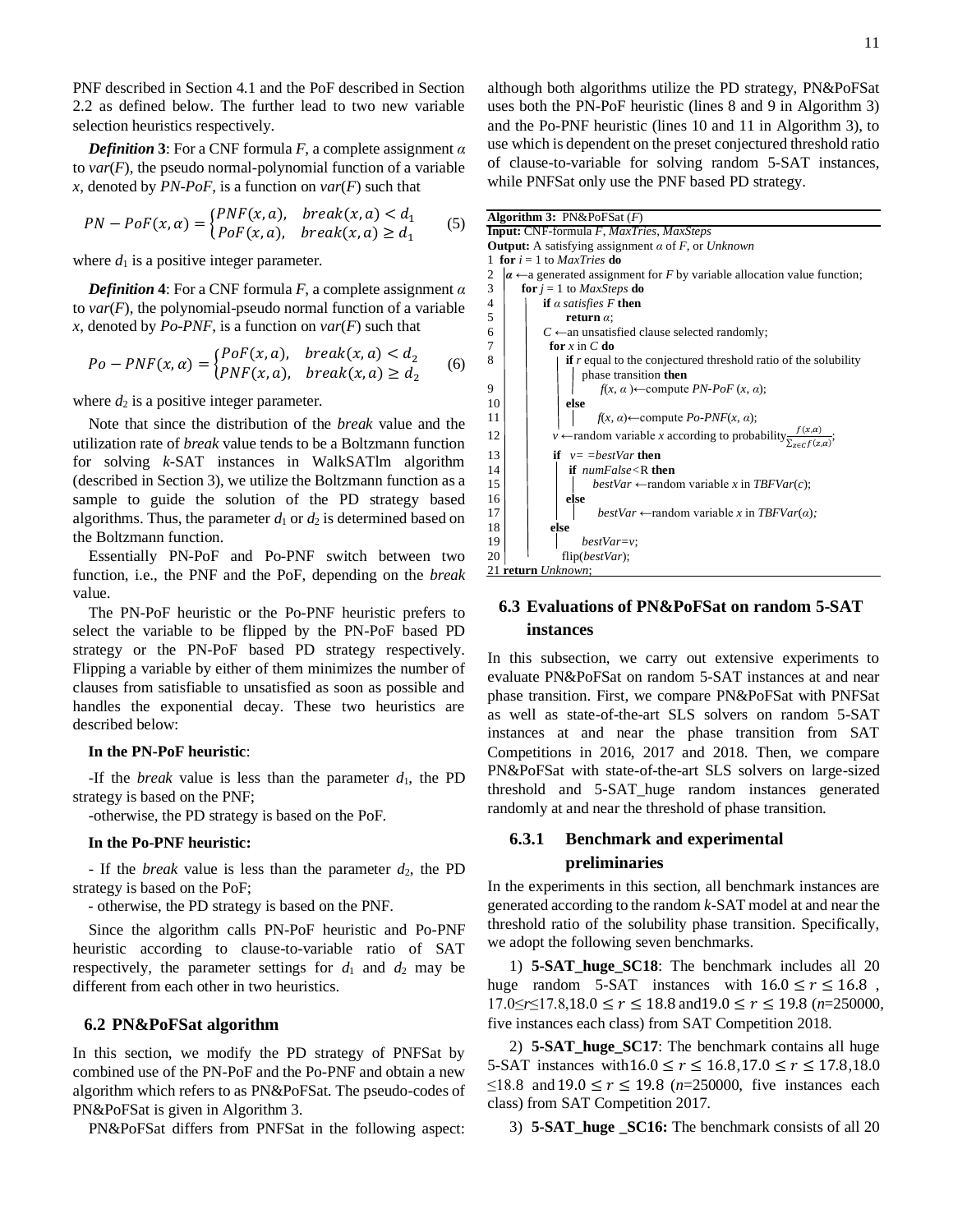huge random 5-SAT instances with various ratio (55  $\leq r \leq 74$ , *n*=250000, one instance each ratio) from SAT Competition 2016.

4) **5-SAT\_medium\_SC18**: The benchmark contains medium random 5-SAT instances (*r=*87*.*79, *n=*250, ten instances each size) from SAT Competition 2018.

5) **5-SAT\_medium\_ SC**: The benchmark consists of all 80 random 5-SAT instances with  $200 \le n \le 290$ ,  $300 \le n \le 390$ , 400 ≤ ≤ 490and 500≤*n*≤590 (*r=*21*.*117, 20 instances each class) from SAT Competitions in 2016 and 2017.

6) **Large-sized threshold**: Random 5-SAT instances at the threshold ratio of phase transition, generated random by the random *k*-SAT generator<sup>8</sup> utilized in SAT Competitions 2016, 2017 and 2018 (*r*=21.117, *n*=550, 600, 650, 120 instances, 40 for each size). These instances are divided into two categories: the training set and test set, both of which have 20 instances for each 5-SAT class.

7) **5-SAT\_huge**: Random 5-SAT instances near the threshold ratio of phase transition, generated random by the random *k*-SAT generator (*r*=18.2, 18.4, 18.6, *n*=250000, 120 instances, 40 for each size). These instances are divided into two categories: the training set and test set, both of which have 20 instances for each 5-SAT class.

Note that the training set is only utilized to tune the parameters in PN&PoFSat, and then PN&PoFSat with the tuned parameters is evaluated on random 5-SAT instances at and near the threshold ratio of phase transition from SAT Competitions 2016, 2017 and 2018 and the test set in large-sized threshold benchmark and 5-SAT\_huge benchmark.

The PN&PoFSat algorithm is developed on the top of PNFSat, and thus is implemented in C/C++. For the parameters of Vav function in PN&PoFSat and PNFSat, we use the default parameter setting tuned on random 5-SAT instances in the literature [20]. For the three parameters  $R$ ,  $\varepsilon$  and  $c_b$  in PN&PoFSat, we set *R* to 3,  $\varepsilon$  to 1 and  $c_b$  to 3.7 as constants. The parameter  $d_1$  and  $d_2$  for the PN-PoF heuristic and the Po-PNF heuristic respectively in PN&PoFSat are tuned based on all random 5-SAT instances from SAT Competitions 2016, 2107 and 2018 as well as the training set of the large-sized threshold benchmark and 5-SAT\_huge benchmark.

First, we observe the Boltzmann function in Fig. 3 to find preferred parameter for huge random 5-SAT instances near the threshold ratio of phase transition. The obvious monotonic decreasing interval of the Boltzmann function is between 0 and 4, and when the *break* value is greater than 3, the trend of the function is very flat, i.e., the difference in Boltzmann function under different *break* values is small. Hence, the turning point of the Boltzmann function trend is at the point where the *break* value is equal to 3. Thus, we test  $d_1$  (also  $d_2$ )=2, 3, 4 to find the most efficient one for huge random 5-SAT instances, and test the PN-PoF heuristic and the Po-PNF heuristic respectively in PN&PoFSat to find the most efficient one for different ratios. The preliminary results show that  $d_1 = 4$  for the PN-PoF

heuristic is the best for huge random 5-SAT with  $r<18$ ;  $d_2=3$ for the Po-PNF heuristic is the best for huge random 5-SAT with  $18.0 \le r < 21.0$ .

Then we observe the Boltzmann function in Fig. 4 to find preferred parameter for medium random 5-SAT instances at the threshold ratio of phase transition. When the *break* value is greater than 4, the difference in Boltzmann function under different break values is small. The turning point of the Boltzmann function trend is at the point where the *break* value is equal to 4. Hence, we test  $d_1 = 2$ , 3, 4, 5 to find the most efficient one for medium random 5-SAT instances, and test the PN-PoF and the Po-PNF heuristic respectively in PN&PoFSat to find the most efficient one for different sizes.

The preliminary results show that the  $d_1 = 4$  for the PN-PoF heuristic is the best for medium random 5-SAT at the threshold ratio of phase transition with  $n < 330$ ;  $d_1 = 2$  for the PN-PoF heuristic is the best for medium random 5-SAT at the threshold ratio of phase transition with  $330 \le n \le 430$ ;  $d_1 = 5$  for the PN-PoF heuristic is the best for medium random 5-SAT at the threshold ratio of phase transition with  $n \geq 430$ .

For the 5-SAT\_huge\_SC18 benchmark, 5-SAT\_huge\_SC17 benchmark, 5-SAT\_ huge\_SC16 benchmark and 5-SAT\_ medium\_SC18 benchmark, each solver is performed for ten runs for each instance. For the 5-SAT\_medium\_SC benchmark and large-sized threshold benchmark as well as 5-SAT\_huge benchmark, each solver is performed for five runs for each instance. For large-sized threshold benchmark and 5-SAT\_huge benchmark, the cutoff time for all runs is set to 2000 s, and for other benchmarks, the cutoff time for all runs is set to 5000 s (as in SAT Competition 2016, 2017 and 2018).

#### **6.3.2 Experimental results**

The experiments results are summarized below:

1) *Results on the* **5***-SAT\_huge\_SC***18** *benchmark*: Table 8 shows experimental results on the 5-SAT huge benchmark. As is clear from Table 8, PN&PoFSat shows significantly better performance than other competitors on the whole instances interms of both successful runs and average run time. Particularly, on the random 5-SAT instances with 18.0≤*r*≤18.8 instances class, which are of the largest size in SAT competitions on random 5-SAT instances, the runtime of PN&PoFSat Sat is about 1.5 times less than of YalSAT, and about 2 orders of magnitudes less than those of other state-of-the-art SLS solvers. Also, for the whole benchmark, PN&PoFSat solves 130 runs, compared to 120 for YalSAT, 110 for WalkSATlm, FrwCBlm and ProbSAT respectively.

2) *Results on the* **5***-SAT\_huge\_SC***17** *benchmark:* To show the robustness of PN&PoFSat, we compare PN&PoFSat with its competitors on the huge random 5-SAT benchmark from SAT Competition 2017. Table 9 presents the results of PN&PoFSat and its competitors on this benchmark.

According to the results, PN&PoFSat shows significant superiority over PNFSat and significantly performs better than its competitors, which confirms the robustness of PN&PoFSat on huge random 5-SAT instances.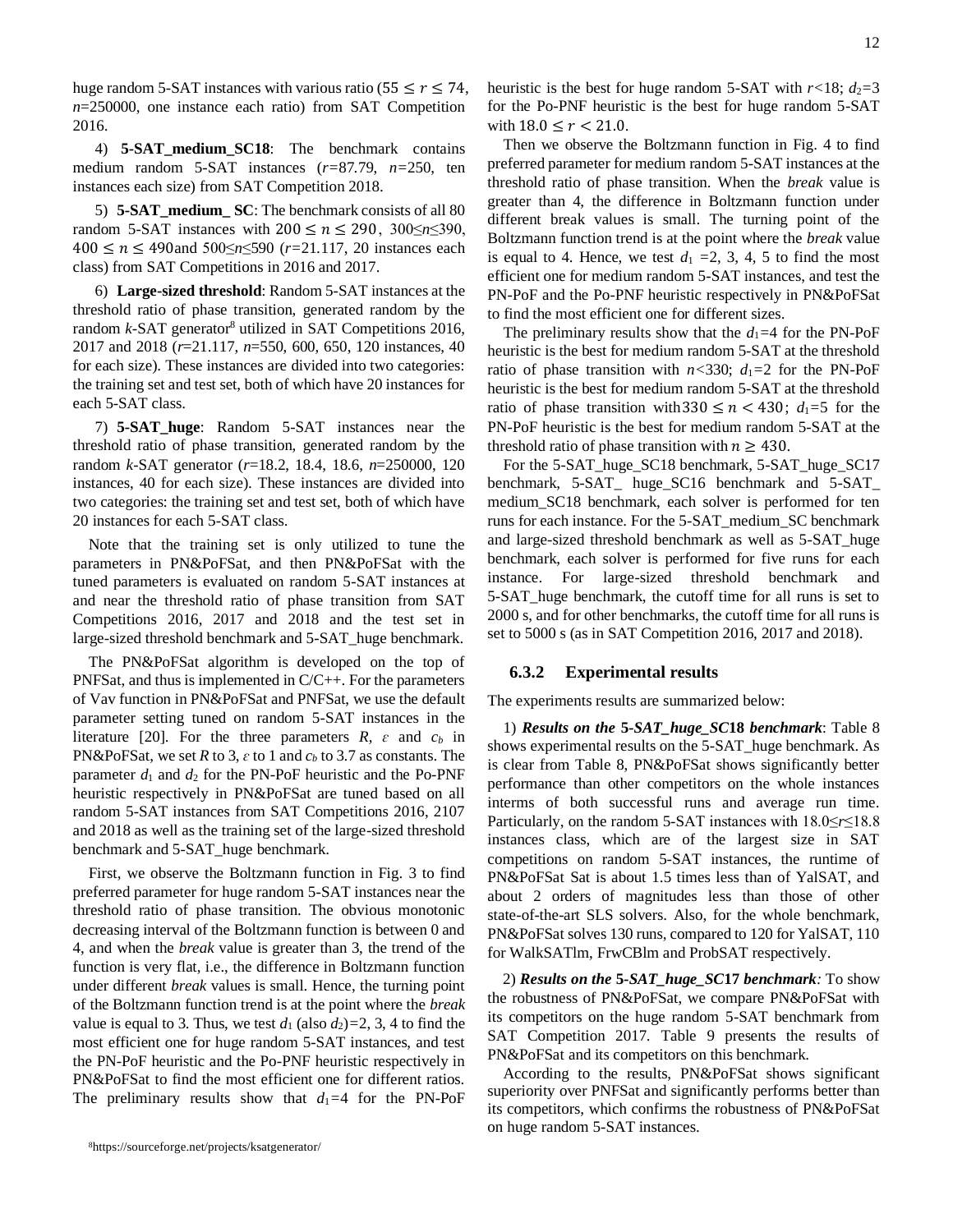|                         | - -------- - <del>-</del> - - |        |         |        |          |         |         |        |       |               |           |        |  |  |
|-------------------------|-------------------------------|--------|---------|--------|----------|---------|---------|--------|-------|---------------|-----------|--------|--|--|
| <b>Instance Class</b>   | WalkSATlm                     |        | FrwCBlm |        |          | ProbSAT |         | Yalsat |       | <b>PNFSat</b> | PN&PoFSat |        |  |  |
|                         | $#$ suc                       | par 10 | #succ   | par 10 | $#$ suc  | par 10  | $#$ suc | par 10 | #succ | par 10        | $#$ suc   | par 10 |  |  |
| $16.0 \le r \le 16.8$   | 50                            | 25     | 50      | 35     | 50       | 18      | 50      | 44     | 50    | 18            | 50        | 15     |  |  |
| $17.0 \le r \le 17.8$   | 50                            | 295    | 50      | 376    | 50       | 63      | 50      | 106    | 50    | 111           | 50        | 62     |  |  |
| $18.0 \le r \le 18.8$   | 10                            | 40329  | 10      | 40057  | 10       | 40033   | 20      | 30156  |       | n/a           | 30        | 20088  |  |  |
| 19.0 $\leq r \leq 19.8$ | 0                             | n/a    | 0       | n/a    | $\Omega$ | n/a     | 0       | n/a    |       | n/a           | 0         | n/a    |  |  |
| Overall                 | l 10                          | 22662  | 00      | 25211  | 110      | 22524   | 120     | 20077  | 100   | 25032         | 130       | 17542  |  |  |

Table 8: Comparative results of PN&PoFSat and its competitors on the 5-SAT\_huge\_SC18

Table 9: Comparative results of PN&PoFSat and its competitors on the 5-SAT\_huge\_SC17

| <b>Instance Class</b> | WalkSATlm |        | <b>FrwCBlm</b> |        | ProbSAT |        | Yalsat  |        | <b>PNFSat</b> |        | PN&PoFSat |        |
|-----------------------|-----------|--------|----------------|--------|---------|--------|---------|--------|---------------|--------|-----------|--------|
|                       | $#$ suc   | par 10 | #succ          | par 10 | $#$ suc | par 10 | $#$ suc | par 10 | #succ         | par 10 | $#$ suc   | par 10 |
| 16.0 < r < 16.8       | 50        | 34     | 50             | 40     | 50      | 18     | 50      | 57     | 50            | 17     | 50        | 15     |
| $17.0 \le r \le 17.8$ | 40        | 10378  | 50             | 416    | 50      | 43     | 50      | 137    | 50            | 258    | 50        | 77     |
| 18.0 < r < 18.8       | 0         | n/a    | 10             | 42119  | 10      | 40210  | 20      | 30394  | $\Omega$      | n/a    | 30        | 20083  |
| 19.0 < r < 19.8       |           | n/a    |                | n/a    |         | n/a    |         | n/a    |               | n/a    | n/a       | n/a    |
| Overall               | 90        | 27603  | .10            | 26900  | 110     | 22526  | 120     | 20147  | 100           | 25138  | 130       | 17544  |

Table 10: Comparative results of PN&PoFSat and its competitors on the 5-SAT\_huge\_SC16

| <b>Instance Class</b> | WalkSATlm |        | <b>FrwCBlm</b> |        | ProbSAT  |        | Yalsat  |        | <b>PNFSat</b> |        |         | PN&PoFSat |
|-----------------------|-----------|--------|----------------|--------|----------|--------|---------|--------|---------------|--------|---------|-----------|
|                       | $#$ suc   | par 10 | #succ          | par 10 | #succ    | par 10 | $#$ suc | par 10 | #succ         | par 10 | $#$ suc | par 10    |
| $16.0 \le r \le 16.8$ | 50        | 23     | 50             | 42     | 50       | 18     | 50      | 43     | 50            | 18     | 50      | 15        |
| 17.0 < r < 17.8       | 50        | 306    | 50             | 467    | 50       | 46     | 50      | 107    | 50            | 117    | 50      | 68        |
| 18.0 < r < 18.8       | 20        | 31320  | 10             | 40617  | 10       | 40062  | 10      | 40050  | $\Omega$      | n/a    | 40      | 10396     |
| 19.0 < r < 19.8       |           | n/a    |                | n/a    | $\Omega$ | n/a    |         | n/a    |               | n/a    | 0       | n/a       |
| Overall               | 120       | 20412  | 10             | 22782  | 110      | 22531  | 110     | 22550  | 100           | 25034  | 140     | 15120     |

Table 11: Comparative results of PN&PoFSat and its competitors on the 5-SAT\_medium\_SC18

| #Total runs | WalkSATlm |           | CBlm<br>$F_{\text{TW}}$ |           |         | ProbSAT   |         | Valsat    |      | Score <sub>2</sub> SAT |      | <b>PNFSat</b> |      | PN&PoFSat |  |
|-------------|-----------|-----------|-------------------------|-----------|---------|-----------|---------|-----------|------|------------------------|------|---------------|------|-----------|--|
|             | #suc      | 10<br>par | #suc                    | par<br>10 | $#$ suc | 10<br>par | $#$ suc | 10<br>par | #suc | 10<br>par              | #suc | 10<br>par     | #suc | 10<br>par |  |
| 100         | 70        | 5023      | 70                      | 5070      | 80      | 10409     | 80      | 10222     | 70   | 5006                   | 70   | 5010          | 90   | 5148      |  |

| <b>Instance Class</b> | WalkSATlm |        | ProbSAT |        | Yalsat  |        | Score <sub>2</sub> SAT |        | <b>PNFSat</b> |        | PN&PoFSat |        |
|-----------------------|-----------|--------|---------|--------|---------|--------|------------------------|--------|---------------|--------|-----------|--------|
|                       | $#$ suc   | par 10 | #succ   | par 10 | $#$ suc | par 10 | $#$ suc                | par 10 | #succ         | par 10 | $#$ suc   | par 10 |
| $200 \le n \le 290$   | 60        | 20290  | 45      | 27503  | 55      | 22526  | 60                     | 20050  | 45            | 27517  | 60        | 20021  |
| $300 \le n \le 390$   | 35        | 32535  | 40      | 30014  | 40      | 30051  | 45                     | 27624  | 40            | 30015  | 40        | 30014  |
| 400≤ <i>n</i> ≤490    | 15        | 42792  | 20      | 40163  | 20      | 40248  | 25                     | 37782  | 20            | 40041  | 25        | 37665  |
| 500 $\leq n \leq 590$ | 15        | 37599  | 25      | 37795  | 20      | 40251  | 20                     | 40242  | 20            | 40295  | 30        | 35302  |
| Overall               | 25        | 34554  | 30      | 33868  | 135     | 33269  | 150                    | 31424  | 125           | 34467  | 155       | 30750  |

Table 12: Comparative results of PN&PoFSat and its competitors on the 5-SAT\_medium\_SC

Table 13: Comparative results of PN&PoFSat and its competitors on the large-sized threshold

| <b>Instance Class</b> | WalkSATlm |        | ProbSAT |        | Yalsat  |        | Score <sub>2</sub> SAT |        | PN&PoFSat |        |
|-----------------------|-----------|--------|---------|--------|---------|--------|------------------------|--------|-----------|--------|
|                       | #succ     | par 10 | #suc    | par 10 | $#$ suc | par 10 | #succ                  | par 10 | $#$ suc   | par 10 |
| $n = 550$             |           | 47598  | 10      | 45051  |         | 47581  | 10                     | 45079  | 20        | 40278  |
| $n = 600$             | 10        | 45139  | 15      | 42587  | 10      | 45124  | 10                     | 45124  |           | 42665  |
| $n = 650$             |           | 47571  |         | 47534  |         | 47568  | 25                     | 37782  | 10        | 45127  |

| <b>Instance Class</b> | WalkSATlm |        | ProbSAT |        | Yalsat  |        | <b>FrwCBlm</b> |        | PN&PoFSat |        |
|-----------------------|-----------|--------|---------|--------|---------|--------|----------------|--------|-----------|--------|
|                       | #succ     | par 10 | $#$ suc | par 10 | $#$ suc | par 10 | #succ          | par 10 | #suc      | par 10 |
| $r = 18.2$            | 35        | 34089  | 0       | n/a    |         | n/a    |                | 47738  | 100       | 134    |
| $r = 18.4$            |           | n/a    |         | n/a    |         | n/a    |                | n/a    | 100       | 255    |
| $r=18.6$              |           | n/a    |         | n/a    |         | n/a    |                | n/a    |           | 47661  |

3) *Results on the* **5***-SAT\_huge\_SC***16** *benchmark:* To solve the huge random 5-SAT instances, Table 10 presents the results of PN&PoFSat and its competitors on this benchmark. In terms of success runs, PN&PoFSat stands out the best solver. The only instance class for which PNFSat does not give the best

performance is random 5-SAT instances with 17.0≤*r*≤17.8 in terms of average run time. Nevertheless, on this instance class, PN&PoFSat has similar performance as the best solver ProbSAT, spending 22 more time. For the whole benchmark, PN&PoFSat solves 30 runs more than FrwCBlm, ProbSAT and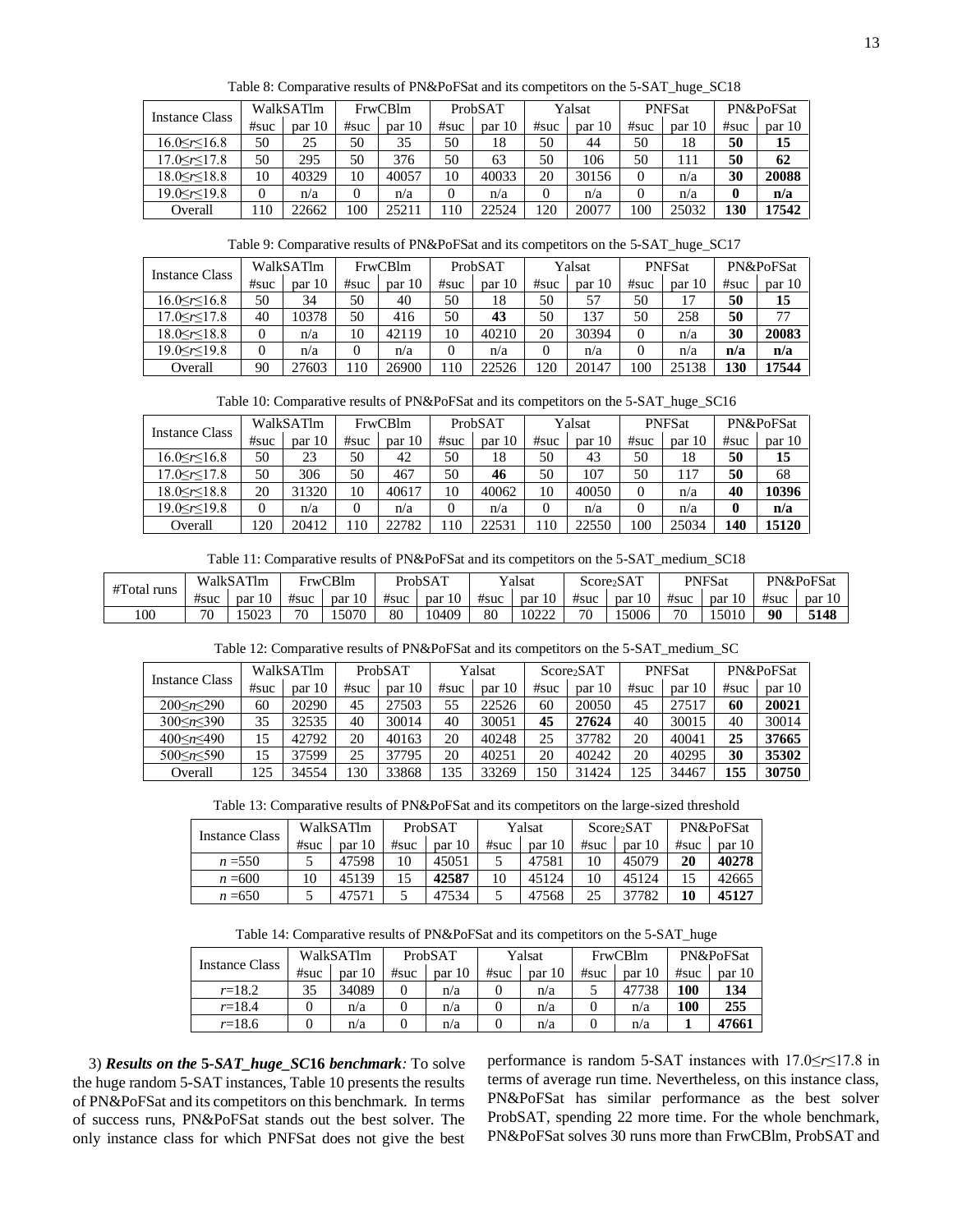4) *Results on the* **5***-SAT\_medium\_SC***18** *benchmark***:** The comparative results on the 5-SAT\_medium\_SC18 benchmark are presented in Table 11. PN&PoFSat significantly outperforms other solvers on all these medium random 5-SAT instances of SAT Competition 2018 in terms of metrics. Specially, PN&PoFSat achieves success runs of 90, which are 20 runs more than those of WalkSATlm, FrwCBlm, Score<sub>2</sub>SAT and PNFSat respectively, and 10 runs more than those of ProbSAT and YalSAT respectively.

5) *Results on the* **5***-SAT\_medium\_SC benchmark*: Table12 shows experimental results on the 5-SAT\_medium\_SC benchmark. PN&PoFSat solves a few more instances than its competitors. Overall, PN&PoFSat succeeds in 155 runs, compared to 125 for both WalkSATllm and PNFSat, 130 for ProbSAT, 135 for YalSAT and 150 for Score<sub>2</sub>SAT. Further, observation shows that, PN&PoFSat has similar performance with Score<sub>2</sub>SAT on random 5-SAT instances with 300≤*n*≤390 instance class.

6) *Results on the large-sized threshold benchmark*: To measure the performance of PN&PoFSat on random phasetransition 5-SAT instances more accurately, we additionally test PN&PoFSat on the test set of the Large-sized Threshold benchmark, compared with WalkSATlm, FrwCBlm, YalSAT Score<sub>2</sub>SAT and ProbSAT. The results are presented in Table 13. For random 5-SAT instances with *n*=600, although PN&PoFSat has more run time, PN&PoFSat and ProbSAT solve the same number of instances. For the remaining instance class, PN&PoFSat solves the most instances. Particularly, PN&PoFSat shows significantly superior performance than other solves on random 5-SAT instances with *n*=550, where it succeeds in 20 runs, while ProbSAT and Score<sub>2</sub>SAT both succeed in 10 runs and YalSAT and FrwCBlm both succeed in 5 runs, which indicates the scalability of the PN&PoFSat algorithm.

7) *Results on the* **5***-SAT\_huge benchmark*: The experimental results on the 5-SAT\_Huge benchmark are presented in Table 14. It is encouraging to see the performance of PN&PoFSat remains surprisingly good on these very huge 5-SAT instances, where state-of-the-art solvers show very poor performance. PN&PoFSat solves these 5-SAT instances with up to 18.4 ratio consistently (i.e., with 100% success rate). Furthermore, PN&PoFSat succeeds in one run for the huge 5-SAT instances with  $r=18.6$  respectively, whereas all its competitors fail to find a solution for any of these instances, which indicates the scalability of the PN&PoFSat algorithm.

In summary, the experimental results show PN&PoFSat consistently outperforms WalkSATlm, FrwCBlm, ProbSAT, YalSAT, Score<sub>2</sub>SAT and PNFSat on solving random 5-SAT instances with various ratios and sizes. We believe that the better performance of PN&PoFSat is mainly attributed to the combination of both the PN-PoF heuristic and the Po-PNF heuristic.

## **6.4 Experimental analysis on PN&PoFSat**

We conduct further empirical analyses to study effectiveness of the PN-PoF heuristic and the Po-PNF heuristic in PN&PoFSat. We compare PN&PoFSat with its two alternatives on all random 5-SAT instances from SAT Competitions in 2016, 2017 and 2018. Two alternative solvers are described below:

(i) PN&PoFSat<sub>1</sub>: this alternative version of PN&PoFSat does not utilize the PN-PoF heuristic. In another word, this alternative version only uses the Po-PNF heuristic during the search process (i.e., replacing PN-PoF heuristic with Po-PNF heuristic i.e., lines 10-11 in Algorithm 3).

(ii) PN&PoFSat<sub>2</sub>: this alternative version of PN&PoFSat does not utilize the Po-PNF heuristic. In another word, this alternative version only uses the PN-PoF heuristic during the search process (i.e., replacing Po-PNF heuristic with PN-PoF heuristic i.e., lines 8-9 in Algorithm 3).

We use of the default value of PN&PoFSat as the parameter settings of  $PN\&POFSat_1$  and  $PN\&POFSat_2$ , but they differ on the variable selection heuristic based on PD.  $PN\&PoFSat_1$  only uses the Po-PNF heuristic, while PN&PoFSat<sub>2</sub> only employs the PN-PoF heuristic. Thus, the comparison between  $PN&PoFSat<sub>1</sub>$  and  $PN&PoFSat<sub>2</sub>$  is interesting, as it can show the contribution of the two heuristics propose in PN&PoFSat.

Empirical results for PN&PoFSat<sub>1</sub>, PN&PoFSat<sub>2</sub> and PN&PoFSat on all random 5-SAT instances from SAT Competitions in 2016, 2017 and 2018 are reported in Table 15. Each solver is performed for ten runs on each instance. The cutoff time for all runs is set to 5000 seconds.

As is clear from Table 15, the performance of PN&PoFSat is much better than  $PN\&POFSat_1$  and  $PN\&POFSat_2$  on random 5-SAT instances. The comparison between  $PN\&POFSat<sub>1</sub>$  and PN&PoFSat<sup>2</sup> illustrates that Po-PNF heuristic and PN-PoF heuristic have their superiority in different situations. For the medium random 5-SAT instances at the phase transition,  $PN&PoFSat<sub>1</sub>$  performs worse than  $PN&PoFSat<sub>2</sub>$ . For the huge random 5-SAT near the phase transition,  $PN\&POFSat_1$ outperforms PN&PoFSat2. Based on this observation, we conjecture that for local search algorithms, if the ratio of clause-to-variable is equal to the conjectured threshold ratio of the solubility phase transition, it is better to utilize the PN-PoF heuristic than the Po-PNF heuristic, and otherwise the Po-PNF heuristic is of more benefit.

# **7 An integrated the PDSat solver and results on random k-SAT instances with long clauses**

As PNFSat, PNFSat \_alt and PN&PoFSat are all PD st based algorithms, we combine them and obtain a flexible local search SAT solver called PDSat to handle different *k*-SAT instances. Specifically, PDSat adopts PN&PoFSat to solve random 5-SAT, and PNFSat \_alt to solve medium random 7-SAT instances with *r* equal to the conjectured threshold ratio of the solubility phase transition, and PNFSat to solve huge random 7-SAT instances near the phase transition.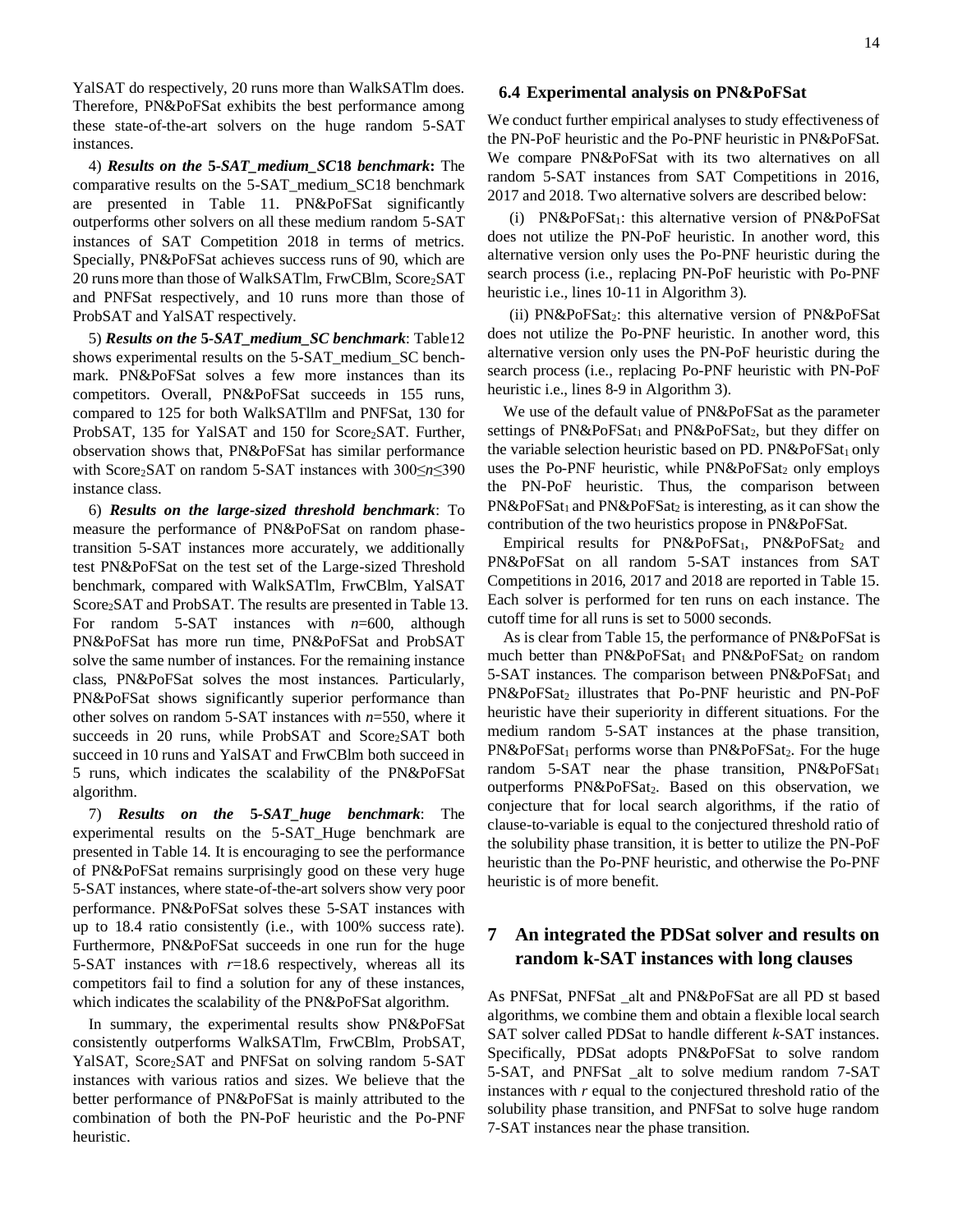| <b>Benchmark</b> | $\#inst.$ |       | PN&PoFSat |       | PN&PoFSat <sub>1</sub> | PN&PoFSat |        |
|------------------|-----------|-------|-----------|-------|------------------------|-----------|--------|
|                  |           | #succ | par 10    | #succ | par 10                 | #succ     | par 10 |
| 5SAT huge SC18   | 20        | 130   | 17545     | 130   | 17543                  | 100       | 50042  |
| 5SAT_huge_SC17   | 20        | 130   | 17545     | 130   | 17546                  | 100       | 50049  |
| 5SAT huge SC16   | 20        | 140   | 15123     | 140   | 15121                  | 100       | 50043  |
| 5SAT medium SC18 | 10        | 90    | 5149      | 70    | 15061                  | 90        | 5150   |
| 5SAT medium SC   | 80        | 310   | 30753     | 200   | 37615                  | 310       | 30752  |

Table 15: Experimental results of PN&PoFSat and its alternative version on the random 5-SAT

The PDSat is implemented in C/C++. The parameters for PNFSat, PNFSat \_alt and PN&PoFSat are set as the same as those in the experiments in Sections 5 and 6 respectively.

In this section, we present the experimental results of PDSat on random *k*-SAT instances with long clauses from the random track of SAT Competitions in 2016, 2017 and 2018.

# **7.1 Experiment preliminaries of PDSat for random k-SAT with long clauses benchmarks**

SAT Competition is a competitive event for solvers of the SAT problem. They have been held yearly 12 times starting from 2002. All random *k*-SAT with long clauses instances from the SAT Competitions in 2017, 2018 and 2019 are generated according to the random *k*-SAT generator at and near the threshold ratios. We adopt the following three benchmarks

1) *k-***SAT\_SC16**: all medium and huge random *k*-SAT instances with long clauses from SAT Competition 2016, and each *k*-SAT, the instances contains various sizes and ratios. The details of the benchmark are given in Table 16.

2)  $k$ **-SAT** SC17: all 120 medium and huge random  $k$ -SAT instances (all 60 huge and medium 5-SAT instances described in Section 6, 60 huge and medium random 7-SAT instances described in Section 5, from SAT Competition 2017.

3) *k-***SAT\_SC18**: all random *k*-SAT instances with long clauses from SAT Competition 2018, and each *k*-SAT, the instances have various sizes and ratios. The details of the benchmark are given in Table 17

We compare PDSat with four state-of-the-art FRW solvers, i.e., WalkSATlm, FrwCBlm, YalSAT, ProbSAT and four two-mode SLS solvers, containing Sparrow [15], DCCASat [21], CSCCSat [11], Score<sub>2</sub>SAT. Sparrow is the winner of random track of SAT Competition 2011, and Sparrow combined with a complete algorithm to form a new solver Sparrow2Riss winning the random track of SAT competition 2018, but we did not compare the top three solvers of the random track of SAT competition 2018 with PDSat. The top five solvers mainly utilize the complete algorithms, but ours are based on incomplete algorithms. These solvers did not solve any instances for the medium and huge instances of the SAT 2018<sup>9</sup> competition, except the champion solver Sparrow2Riss can solve a small number of these instances, so these solvers don't apply to the medium and huge random *k*-SAT instances.

DCCASat is still highly competitive with state-of-the-art solvers on random *k*-SAT instances. CSCCSat won the bronze medal and silver medal in the random track of SAT Competitions in 2014 and 2016 respectively, but its performance outperforms the winner of SAT Competition 2017 on medium and huge random *k*-SAT instances with various ratios. For the *k*-SAT\_SC16 benchmark and *k*-SAT\_SC17, each solver is performed for five runs for each instance. For the *k*-SAT\_SC18, each solver is performed for ten runs for each instance. The cutoff time for all runs is set to 5000 s.

# **7.2 Experimental results of PDSat for random k-SAT with long clauses benchmarks**

The experiments results are summarized below:

1) *Results on the k-SAT\_SC***16** *benchmark:* First, each solver is performed for one run on each instance. We present the CPU time distributions for PDSat and its competitors in Fig. 5 below. As can be seen from Fig. 5, PDSat outperforms its competitors. Then to show the robustness of PDSat on random *k*-SAT instances with long clauses and various sizes and ratios, each solver is performed for five runs on each instance, and the results are reported in Table 18. Seen from Table 18, PDSat stands out as the best solver and significantly performs better than its all FRW and two-mode competitors in terms of both metrics. Overall, PDSat succeeds in 285 runs, and PDSat solves the most instances, which illustrates its robustness.

2) *Results on the k-SAT\_SC***17** *benchmark:* Table 19 reports the number of successful runs and PAR 10 for PDSat and its competitors on the *k*-SAT\_SC17 benchmark. The results show PDSat significantly outperforms its competitors in terms of both metrics. On the whole benchmarks, PDSat succeeds in 315 runs. Further observation in Fig. 6 below shows that PDSat takes less than about 2000 seconds than other solvers do. More encouragingly, PDSat solves 75 runs more Sparrow does, 60 runs more than YalSAT does, 50 runs more than both FrwCBlm and WalkSATlm do, 45 runs more than DCCASat and ProbSAT does respectively, 30 runs more than both Score<sub>2</sub>SAT and CSCCSat do.

3) *Results on the k-SAT\_SC***18** *benchmark:* To evaluate the genuine solving ability on medium and huge (at and near the phase transition) random *k*-SAT instances with long clauses, we compare PDSat with its competitors on the *k*-SAT\_SC18 benchmark, and the results are reported in Table 20. PDSat stands out as the best solver and significantly outperformsits all FRW and two-mode competitors in terms of both metrics on this benchmark. PDSat succeeds in 450 (out of 900) runs, 70 more than the second solver namely ProbSAT does, which indicates its robustness on medium and huge random *k*-SAT instances with long clauses.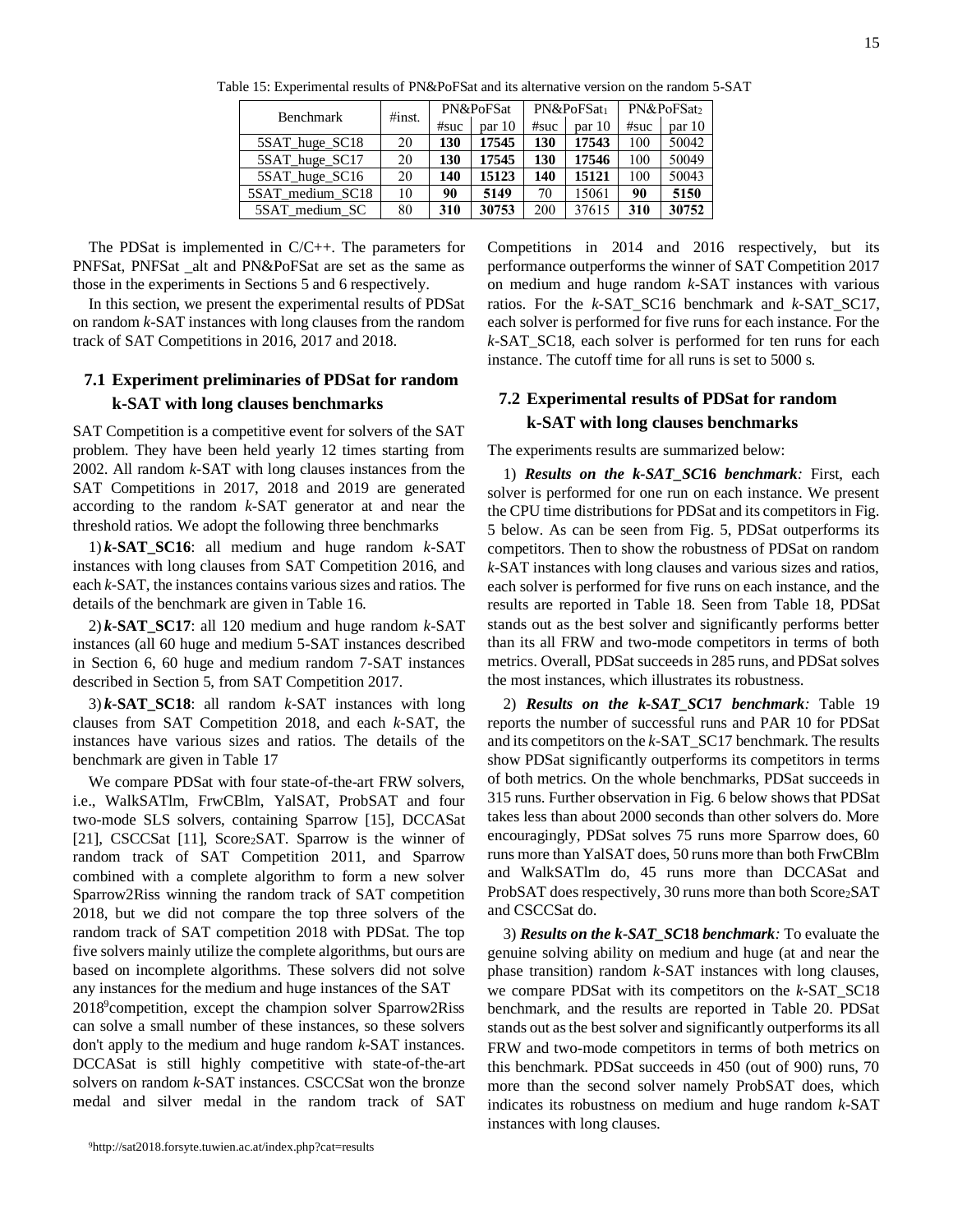Table 16 The instances numbers, ratio and sizes for each *k*-SAT with long clauses in the k-SAT\_SC16 benchmark

|           |                             | $5-SAT$                              |                           | $7-SAT$                               |
|-----------|-----------------------------|--------------------------------------|---------------------------|---------------------------------------|
|           | medium                      | huge                                 | medium                    | huge                                  |
| $\#inst.$ | 40                          | 20                                   | 40                        | 20                                    |
| ratio     | 21.117                      | $r \in \{16.0, 16.2, \ldots, 19.8\}$ | 87.79                     | $r \in \{55.0, 56.0, \ldots,$<br>74.0 |
| size      | $n \in \{200, 210, , 590\}$ | 250000                               | $n \in \{90, 92, , 168\}$ | 50000                                 |

Table 17: The instances numbers, ratio and sizes for each *k*-SAT with long clauses in the k-SAT\_SC18 benchmark

|           |        | 5-SAT                                |                 | 7-SAT                                 |
|-----------|--------|--------------------------------------|-----------------|---------------------------------------|
|           | medium | huge                                 | medium          | huge                                  |
| $\#inst.$ | 10     |                                      | 10              | 20                                    |
| ratio     | 21.117 | $r \in \{16.0, 16.2, \ldots, 19.8\}$ | 87.79           | $r \in \{55.0, 56.0, \ldots,$<br>74.0 |
| size      | 250    | 250000                               | $\overline{20}$ | 50000                                 |

Table 18: Comparative results of PDSat and its competitors on the *k*-SAT\_SC16 benchmark

|              | <b>DCCASat</b> | Sparrow | FrwCBlm | YalSAT  | CSCCSat | ProbSAT | WalkSATlm | Score <sub>2</sub> SAT | PDSat   |
|--------------|----------------|---------|---------|---------|---------|---------|-----------|------------------------|---------|
| Instance     | #succ          | #succ   | #suc    | $#$ suc | $#$ suc | #suc    | #succ     | $#$ suc                | $#$ suc |
| <b>Class</b> | par 10         | par 10  | par 10  | par 10  | par 10  | par 10  | par 10    | par 10                 | par 10  |
| #Total       | 240            | 200     | 240     | 255     | 275     | 270     | 275       | 275                    | 285     |
|              | 30187          | 33480   | 30191   | 28907   | 27325   | 27651   | 27430     | 27337                  | 26430   |

Table 19: Comparative results of PDSat and its competitors on the *k*-SAT\_SC17 benchmark

|                   | <b>DCCASat</b> | Sparrow | FrwCBlm | YalSAT | WalkSATlm | ProbSAT | Score <sub>2</sub> SAT | <b>CSCCSat</b> | PDSat        |
|-------------------|----------------|---------|---------|--------|-----------|---------|------------------------|----------------|--------------|
| Instance<br>Class | #suc           | $#$ suc | #succ   | #succ  | $#$ suc   | #succ   | $#$ suc                | #succ          | $#$ suc      |
|                   | par 10         | par 10  | par 10  | par 10 | par 10    | par 10  | par 10                 | par 10         | par 10       |
|                   | 270            | 240     | 265     | 255    | 265       | 270     | 285                    | 285            | 315          |
| #Total            | 27773          | 30328   | 28220   | 28876  | 28235     | 27633   | 26502                  | 26516          | <b>24007</b> |

Table 20: Comparative results of PDSat and its competitors on the *k*-SAT\_SC18 benchmark

| Instance | DCCASat | Sparrow | YalSAT | FrwCBlm | WalkSATlm | Score <sub>2</sub> SAT | <b>CSCCSat</b> | ProbSAT | <b>PDSat</b> |
|----------|---------|---------|--------|---------|-----------|------------------------|----------------|---------|--------------|
| Class    | #succ   | #succ   | #succ  | $#$ suc | $#$ suc   | $#$ suc                | $#$ suc        | $#$ suc | $#$ suc      |
|          | par 10  | par 10  | par 10 | par 10  | par 10    | par 10                 | par 10         | par 10  | par 10       |
|          | 350     | 290     | 360    | 350     | 360       | 340                    | 360            | 380     | 450          |
| #Total   | 21175   | 26041   | 20162  | 21027   | 20200     | 10902                  | 20205          | 18581   | 12676        |



Fig. 5 Comparison of run time distributions on the SAT Competition 2016 benchmark consisting of all medium and huge random *k*-SAT instances with long clauses with a cutoff time of 5000 seconds.

The good performance of PDSat on the SAT Competition 2018 benchmark is also clearly illustrated by Fig. 7, which summarizes the run time distributions of the solvers on this benchmark, and each solver is performed for one run for each instance. These promising results of PDSat confirm the effectiveness of PNF, Po-PNF, PN-PoF, variable allocation value function and the new tie- breaking mechanism.



Fig. 6 Comparison of run time distributions on the SAT Competition 2017 benchmark consisting of all medium and huge random *k*-SAT instances with long clauses with a cutoff time of 5000 seconds.

In summary, the experiments show that PDSat consistently outperforms WalkSATlm, FrwCBlm, ProbSAT, YalSAT, Score<sub>2</sub>SAT CSCCSat, DCCASat and Sparrow on solving medium and huge random *k*-SAT instances with long clauses and various ratios and sizes in terms of both metrics, which confirms the robustness of PDSat on *k*-SAT instances with long clauses.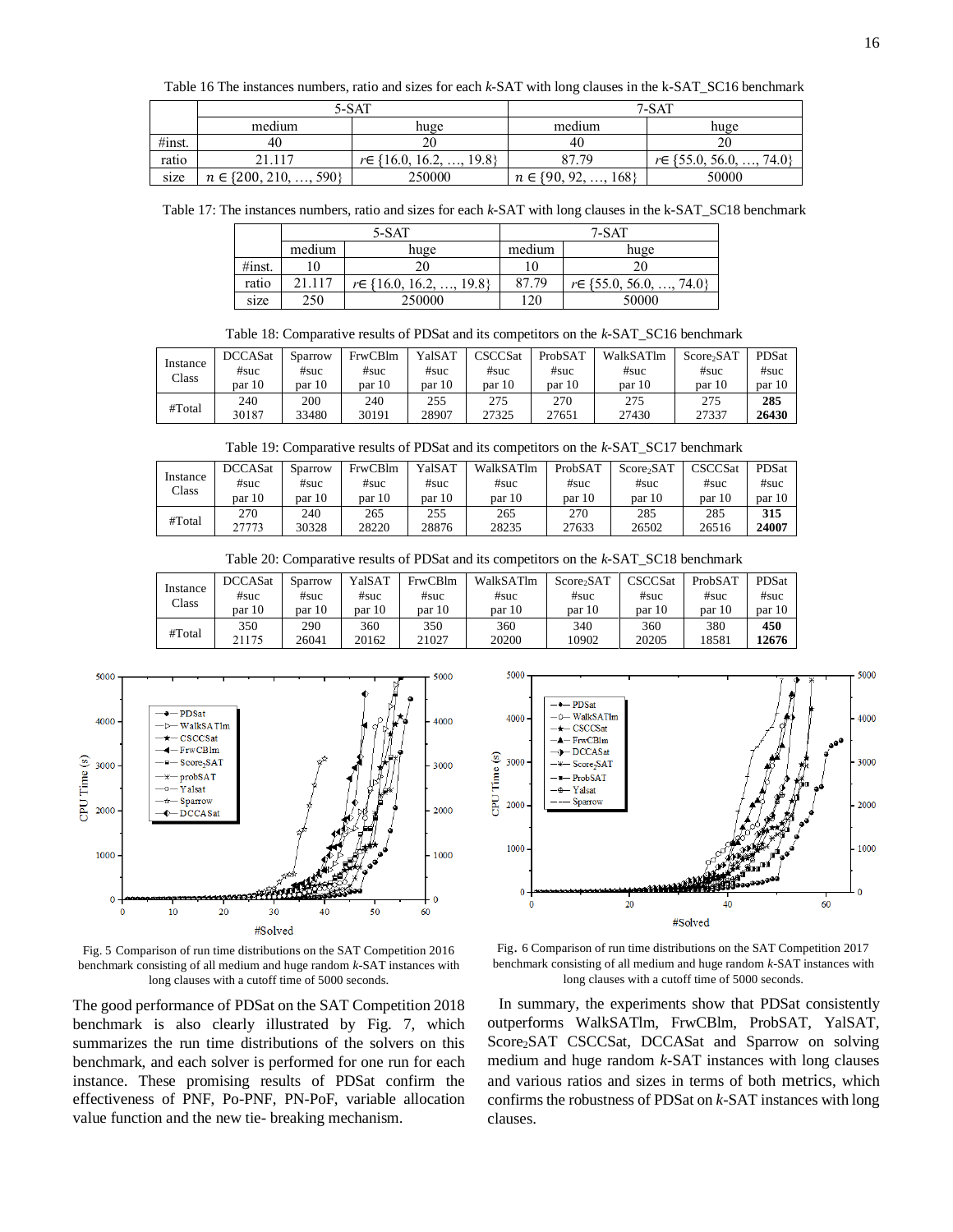

Fig. 7 Comparison of run time distributions on the SAT Competition 2018 benchmark consisting of all medium and huge random *k*-SAT instances with long clauses with a cutoff time of 5000 seconds.

# **8 Further discussions**

Some further discussions are given below to clarify some issues and highlight some important cases.

# **8.1 Links between different algorithms and their capability and applicability**

Fig. 8 below summarizes the strategies of each algorithm, their links among each other and their capability and applicability.



Fig. 8 The strategies of each algorithm and applicable ranges of each algorithm on PDSat.

Note that threshold 7-SAT benchmark includes the 7-SAT instances with *r* equal to the conjectured threshold ratio of the solubility phase transition (i.e., *r*=87.79), and huge 7-SAT benchmark contains the 7-SAT instances with *r*<87.79 and *n*=50000, and 5-SAT benchmark includes the 5-SAT instances with various ratios and variables. PN-PoF and Po-PNF is based on PNF and PoF.

According to the Fig. 8, the PDSat algorithm includes four implementation of strategies - PNF, the new tie-breaking, PN-PoF, and Po-PNF respectively. Next, we provide further discussion about each implementation of PDSat. Then we conduct further analysis to provide more insights into the PD strategy based on PNF, PN-PoF, Po-PNF, the Vav function and the TBF mechanism. Specifically, further experiments are

conducted to reveal the relationships among the PD strategies based on PNF, Po-PNF and PN-PoF and the other two related heuristics. PD strategy based on the PoF itself is not suitable on random *k*-SAT instances with long clauses.

# **8.2 Approximate implementation of PD strategies based on PNF, Po-PNF, and PN-PoF**

In this paper, the implementation of PNF described in Sections 5 and 6, and Po-PNF and PN-PoF described in Section 6 are also approximate strategies.

Inspired by the approximate implementation of PD strategy [16], and the fitting distribution of *break* value in WalkSATlm, which significantly decrease the time complexity of the accurate implementation of PD strategy, we firstly propose an accurate implementation of PD strategies based on PNF, Po-PNF and PN-PoF, which computes the probability of *break* value of all variables in an unsatisfied clause *c* selected under a complete assignment *α*. The maintenance of the accurate implementation is described as follows: whenever a variable *x* is flipped during the search, firstly *x*'s *break* value is stored. Then each clause  $c \in C(x)$  is checked whether *c*'s state is changed (from unsatisfied to 1-satisfied, from 1-satisfied to 2-satisfied, from 2-satisfied to 1-satisfied, or from 1-satisfied to unsatisfied) by flipping a variable *y*. If it is the case (*c*'s state is changed by flipping the variable *y*), for each variable *x* in *c*, *x*'s *break* value is updated. Then if *x* appears in the subsequent unsatisfied clause selected; *x*'s probability would be updated.

We use  $L(x)$  to denote the occurrence number of a variable x. As variable *x* appears in each clause for  $C(x)$ , thus  $L(x)$  is equal to  $/C(x)$ .

Note that the discussions below are based on the condition that *F* is a random *k*-SAT instance with *n* variables and *m* clauses  $(r=m/n)$ . For each clause *c*, the number of all variables is equal to *k*, i.e.,  $E(|c|) = k$ . For each variable  $x \in var(F)$ ,  $E(|L(x)|)$  is about equal to  $k * m/n = k*r$ , thus it is easy to derive that  $E(|C(x)|)$  is also about equal to  $k^*r$ .

For the accurate implementation of PD strategies based on PNF, Po-PNF and PN-PoF, the time complexity of computing the PNF, Po-PNF or Po-PNF is  $O(E(\sqrt{c})) = O(k)$ , and the time complexity of maintenance is  $O(E(|c|)) + O(E(|C(x)|) = O(k) +$  $O(k^*r) = O(k^*r)$ . All the time complexities of maintenance of the approximate implementation of PD strategy computed only by the *break* value are  $O(k^*r)$ .

Since PNF is a potential idea for escaping the cycling problem and the FRW paradigm shows efficiency on selecting a flipping variable to be flipped in each search step, thus it is interesting to apply PNF to FRW. While the existing PoF strategy is ineffective to handle the exponential delay on random *k*-SAT instances with long clauses when applying to FRW, Po-PNF and PN-PoF show effectiveness when combining into FRW. The possible reason is that the fitting distribution of the *break* value in WalkSATlm helps FRW algorithms to combine PoF strategy with the PNF strategy and decrease the exponential delay, *Vav* function helps FRW algorithms to decrease blind initial assignment, and the TBF mechanism helps FRW algorithms to avoid the useless flips in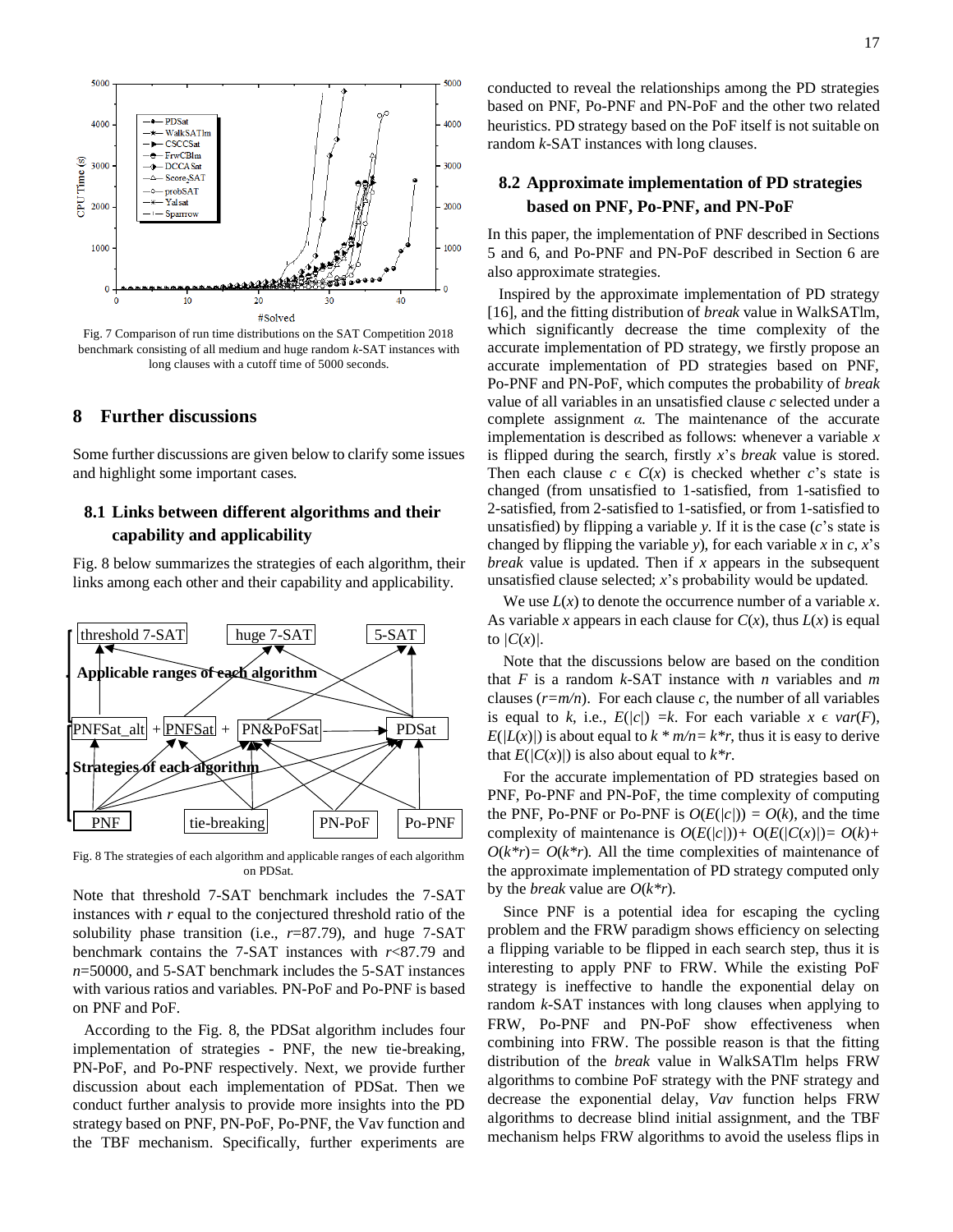adjacent steps and thus lead FRW algorithms to the promising search spaces.

# **8.3 Empirical analyzes on PoF, PNF, TBF mechanism and Vav function**

To show the superiorities of PNF, Po-PNF and PN-PoF over PoF on FRW algorithms for random *k*-SAT instances with long clauses, and demonstrate the relationship among PD strategy, TBF mechanism, and Vav function in the PDSat, we directly replace PNF, Po-PNF, PN-PoF with PoF, resulting in an alternative version called PDSat\_PoF; only utilize PNF instead of other Po-PNF, PN-PoF and PoF, resulting in an algorithm called PDSat\_PNF; do not use the *Vav* function, resulting in an alternative version namely PDSat\_nva; do not utilize the *TBF* mechanism, resulting in an algorithm called PDSat\_nTBF; and do not use the *TBF* mechanism and *Vav* function, resulting in another version namely PDSat\_nvt.

For PDSat\_PoF on solving *k*-SAT instances with long clauses, we set the setting of  $c<sub>b</sub>$  as the ones used in ProbSAT [16], and  $\varepsilon$  to 1 as the constant. The parameters of five alternative algorithms are set according to PDSat. The cutoff time for all runs is set to 5000 s. We run each solver ten times for each instance, as the instances in each ratio are enough to test the performance of the solvers [34].

Then, we compare PDSat with the five alternative versions on extensive medium and huge random *k*-SAT instances, including the *k*-SAT\_SC16 benchmark, the *k*-SAT\_SC17 benchmark and the *k*-SAT\_SC18 benchmark described in Section 7. The experimental results are presented in Table 21.

Table 21: Comparative results of PDSat and its alternative versions on the *k*-SAT benchmark

|            | #solved |       |             |        |  |
|------------|---------|-------|-------------|--------|--|
| Solver     | $5-SAT$ | 7-SAT | #Total Runs | par 10 |  |
| $\#inst.$  | 150     | 150   | 3000        |        |  |
| PDSat      | 800     | 820   | 1620        | 23206  |  |
| PDSAT nva  | 760     | 730   | 1490        | 25397  |  |
| PDSAT nTBF | 630     | 800   | 1430        | 26363  |  |
| PDSAT nvt  | 640     | 770   | 1410        | 26698  |  |
| PDSAT PoF  | 630     | 560   | 1190        | 30276  |  |
| PDSAT PNF  | 570     | 940   | 1510        | 25035  |  |

According to the experimental results, it is apparent that PNF exists the exponential decay with growing *break* value in case of random 3-SAT. Although PoF might handle the exponential decay for random 3-SAT, PDSat\_PoF's performance is the worst among five alternative algorithms for solving *k*-SAT with long clauses. However, PDSat dramatically outperforms five alternative algorithms on these benchmarks, indicating that Po-PNF and PN-PoF combining PNF and PoF are much more efficient and more effective than PoF itself in the FRW algorithms. Furthermore, PDSat solves 162 instances, 22 instances more than PDSat\_nvt does, 19 instances more than PDSat\_ntr does, 13 instances more than PDSat\_nva does, indicating that the *TBF* mechanism and *Vav* function are effective to improve PD strategy based FRW algorithms. To the

best of our knowledge, the PD strategy based on Po-PNF and PN-PoF are currently the only combination strategy that can be used to improve performance of FRW algorithms.

## **9 Conclusions and future work**

We proposed three completely new PD strategies for variable selection based on different probability functions, namely PNF, Po-PNF and PN-PoF, they all are based on the Boltzmann function, which has been evaluated as a fitting function of the *break* value's distribution in the WalkSATlm during the search process. Compared to the existing PoF based PD strategy which loses power on random *k*-SAT instances with long clauses, combining PNF, Po-PNF and PN-PoF has shown its efficiency on random *k*-SAT instances with long clauses.

The main results are summarized below:

1) Based on the WalkSATlm algorithm, we found the distribution of the *break* value and the utilization rate of *break* value tends to be a Boltzmann function.

2) We proposed a PNF according to the Boltzmann function, and then we combine the PNF strategy with a new TBF mechanism to design a new variable selection heuristic called PNF-TBF. It was further combined with the recently proposed *Vav* function led to a new FRW algorithm dubbed PNFSat, which has shown great efficiency and robustness on huge random 7-SAT instances.

3) We did further analyses for PNFSat and found the new tie-breaking strategy which is not suitable for solving medium 7-SAT instances at the threshold ratio of the solubility phase transition, but the alternation version PNFSat\_alt significantly outperformed ProbSAT and Score<sub>2</sub>SAT on such instances.

4) In order to handle the exponential delay of PNF strategy, we proposed two new heuristics called PN-PoF and Po-PNF respectively, while the parameters were tuned by the Boltzmann function. Combined use of PN-PoF and Po-PNF led to a new FRW algorithm dubbed PN&PoFSat. PN&PoFSat achieved state-of-the-art performance on a broad range of random 5-SAT instances with various variables and ratios.

5) We did further analyses for PN&PoFSat. Sixthly, PNFSat, PNFSat\_alt and PN&PoFSat is combined to form flexible new FRW algorithm called PDSat, which consistently outperformed all competitors including state-of-the-art FRW algorithms and two-mode SLS algorithms on solving medium and huge random *k*-SAT instances with long clauses and various ratios as well as sizes in terms of success runs.

6) Besides the efficiency, the experiments also demonstrated that PNF is very robust on random *k*-SAT instances with long clauses, as PNF can be applied to designing efficient FRW algorithms, and cooperates well with several different strategies, such as *Vav* function, *TBF* mechanism and PoF.

For future work, we plan to combine the PNF, Po-PNF, PN-PoF strategy with other algorithmic techniques, such as linear make [13] and configuration checking [3], [14]. Also, inspired by the success of PNF based on the fitting function namely Boltzmann function, we would like to explore the